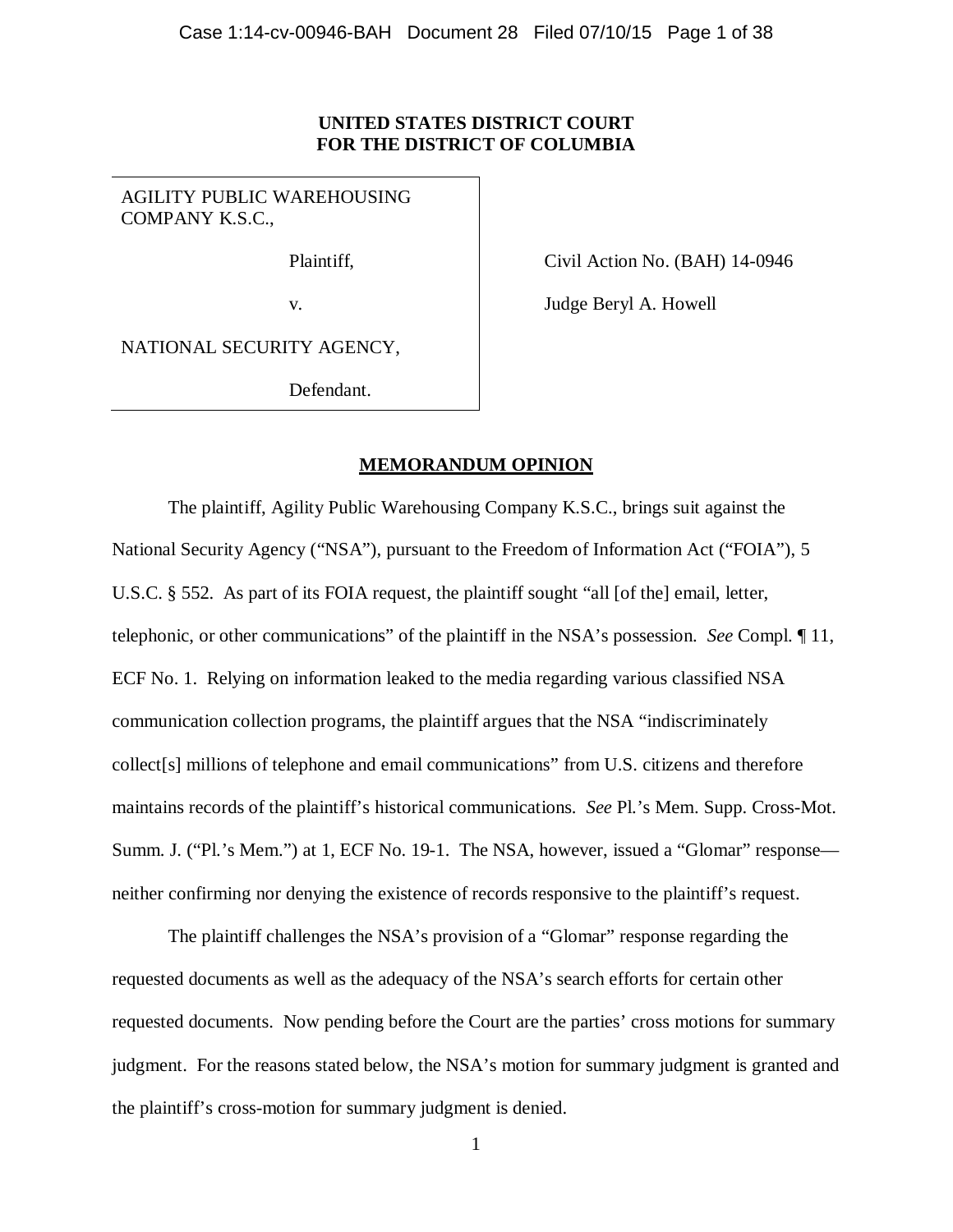## **I. BACKGROUND**

## **A. The Plaintiff's FOIA Request**

The plaintiff is a Kuwaiti logistics company that provided food to U.S. troops stationed in Iraq, Kuwait, Qatar, and Jordan from 2003 through 2010, as part of a series of contracts with the Defense Logistics Agency. Compl. ¶ 3. On November 9, 2009, the plaintiff was indicted in the Northern District of Georgia on charges of conspiracy to defraud the United States in violation of 18 U.S.C. § 371, major fraud against the United States in violation of 18 U.S.C. § 1031, and wire fraud in violation of 18 U.S.C. § 1343, stemming from the plaintiff's provision of goods under these contracts. The charges remain pending. *See United States v. The Public Warehousing Co., K.S.C.*, No. 1:09-CR-490 (N.D. Ga. 2009). The plaintiff was also sued in that same court for violations of the False Claims Act, 31 U.S.C. 3729 *et seq.*, which violations likewise stem from the plaintiff's provision of goods to U.S. soldiers. *See United States ex rel. Kamal Mustafa Al-Sultan v. The Public Warehousing Company, K.S.C., No.* [1](#page-1-0):05-CV-2968 (N.D. Ga. 2005).<sup>1</sup> In defending against these civil and criminal charges, the plaintiff "makes extensive use of email and telephone communications" to communicate from Kuwait with its U.S.-based attorneys at Skadden, Arps, Slate, Meagher & Flom LLP ("Skadden"). Decl. of Emily L. Aviad ¶ 9 ("Pl.'s Aviad Decl."), ECF No. 19-3. Skadden was a "customer of Verizon Business Network Services from 2010 through the first quarter of 2014."[2](#page-1-1) *See* Suppl. Decl. of Emily L. Aviad ¶ 2 ("Pl.'s Aviad Suppl. Decl."), ECF No. 26-1.

On December 19, 2013, the plaintiff submitted a FOIA request to the NSA seeking seven categories of documents: (1) "all email, letter, telephonic, or other communications" by the

<span id="page-1-0"></span><sup>&</sup>lt;sup>1</sup> The civil case has been administratively closed pending an order from the Kuwaiti High Court of Appeals regarding whether the plaintiff was properly served as a defendant in that case. *See Public Warehousing Company*, No. 1:05-CV-2968 (N.D. Ga. 2005).

<span id="page-1-1"></span><sup>&</sup>lt;sup>2</sup> The plaintiff has not specified whether Verizon Business Network Services provided both telephonic and internet services, only that it was a customer. *See* Pl.'s Aviad Suppl. Decl ¶ 2.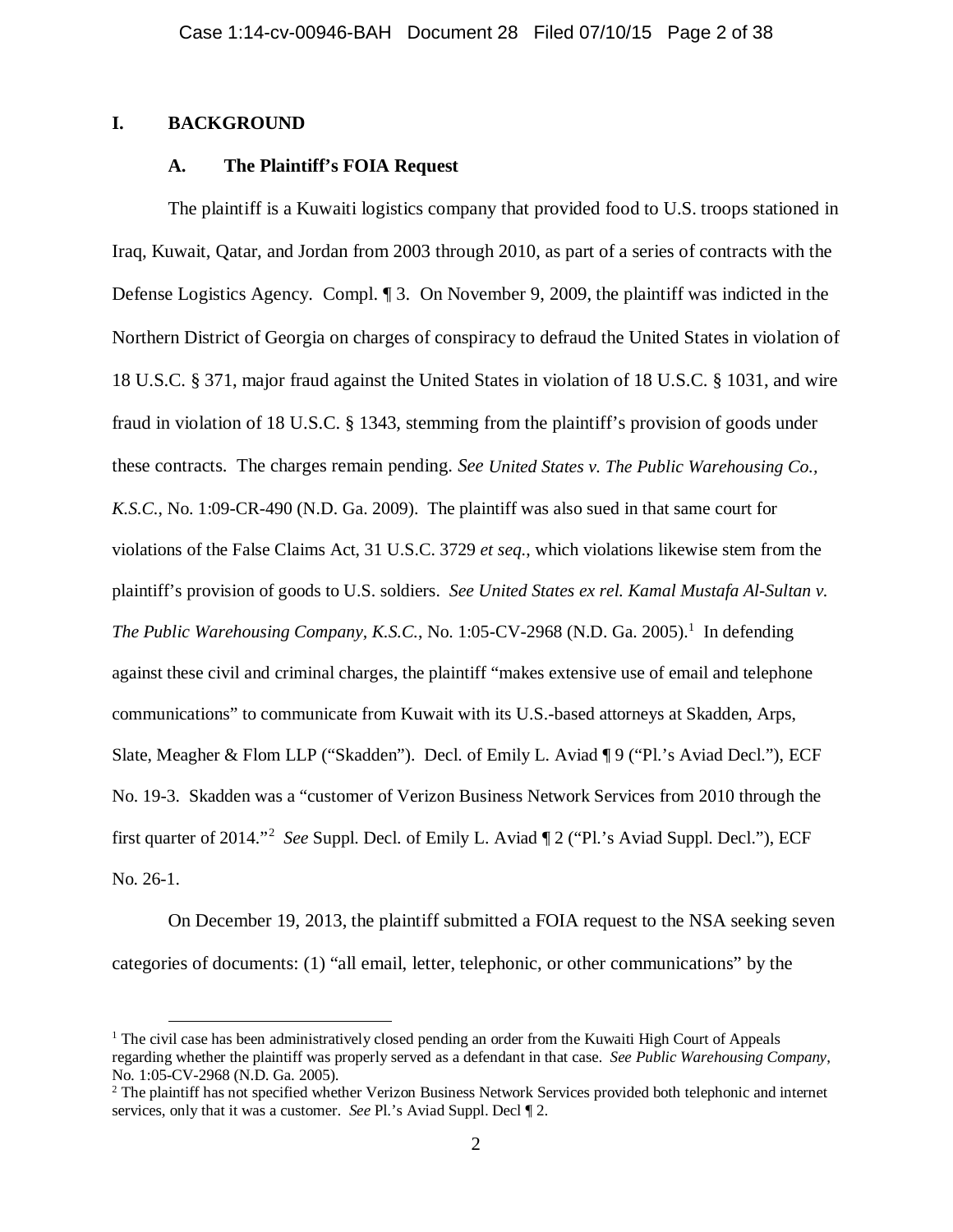## Case 1:14-cv-00946-BAH Document 28 Filed 07/10/15 Page 3 of 38

plaintiff; (2) the name of any U.S. or foreign communications provider that intercepted the plaintiff's communications; (3) documents relating to two contracts between the plaintiff and Defense Supply Center Philadelphia; (4) documents relating to the two lawsuits brought against the plaintiff in the Northern District of Georgia; (5) all communications between the NSA and any other investigative or law enforcement agency regarding the plaintiff; (6) documents pertaining to meetings among employees or contractors of any of the Department of Justice, the Office of the Director of National Intelligence, and the NSA regarding the plaintiff; and (7) documents pertaining to meetings between employees or contractors of the NSA and employees or contractors of the Federal Bureau of Investigation, the Central Intelligence Agency, the Department of Defense, and the Department of Homeland Security, relating to the plaintiff. Compl. ¶ 11.

Although the plaintiff and the NSA exchanged communications clarifying the scope of the plaintiff's FOIA request, the NSA never provided a response to the plaintiff prior to this litigation. *Id.* at ¶¶ 14–16. As a result, the plaintiff appealed to the NSA's FOIA Appeal Authority based on the NSA's constructive denial of its FOIA request. *Id.* The NSA indicated that processing of the plaintiff's appeal would be based on a "first-in, first-out" policy, but over the course of two months, the NSA never responded to the plaintiff. *Id.* at ¶¶ 17–19; Decl. of David J. Sherman ("NSA's Sherman Decl.") at  $\P$  24, ECF No. 18-2. As a result, the plaintiff filed the instant action. *See generally* Compl.

After the initiation of litigation, the Chief of NSA's FOIA/Privacy Act Office provided the plaintiff with a letter purporting to be a final response to the plaintiff's FOIA request. *See* NSA's Sherman Decl. ¶ 25. The NSA noted that, to the extent the plaintiff sought records concerning the contracts and lawsuits mentioned in the plaintiff's FOIA request, the NSA had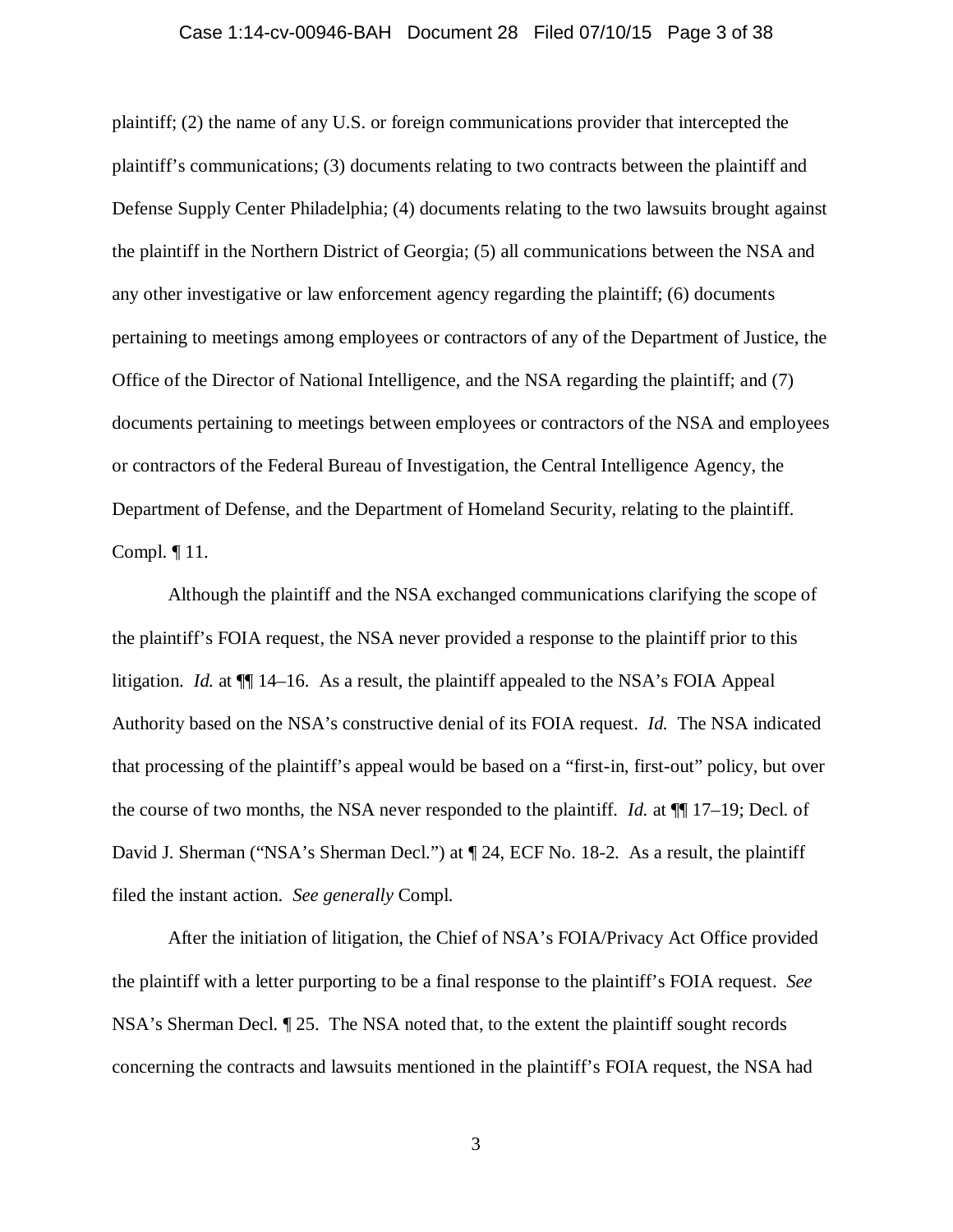## Case 1:14-cv-00946-BAH Document 28 Filed 07/10/15 Page 4 of 38

conducted a thorough search and was unable to locate any responsive records. *Id.* ¶ 27. As detailed in two declarations, the NSA tasked "its Office of General Counsel, its acquisition organization, and its logistics organization" to conduct the relevant searches. *Id.* The NSA queried the records of the relevant organizations using variations of the plaintiff's name as specified in the plaintiff's FOIA request—Agility Public Warehousing Company, Agility, and the Public Warehousing Company—and the numbers for the relevant contracts. Supplemental Decl. of David J. Sherman ("NSA's Suppl. Sherman Decl.") at ¶ 3, ECF No. 23-1. The NSA's filing systems contained memoranda, meeting minutes, reports, manuals, and other documents. NSA's Sherman Decl. ¶ 27*.* Within the Office of General Counsel, attorneys searched their Microsoft Outlook email accounts while administrative personnel and paralegals searched the organization's litigation filings systems. *Id.* The NSA also searched the "contracting management information system database," which is maintained in support of the NSA's contracting activity. *Id.*

In addition, the NSA's response informed the plaintiff that, to the extent the plaintiff's FOIA request called for intelligence information, the NSA could not confirm or deny the existence of any such records as their existence or non-existence is protected by FOIA Exemptions 1 and 3. *See id.* ¶ 26. The NSA's "foreign intelligence mission includes the responsibility to collect, process, analyze, produce and disseminate signals intelligence ('SIGINT') information, of which communications intelligence ('COMINT') is a significant subset, for foreign intelligence and counterintelligence purposes to support national and departmental missions to include the conduct of military operations." *Id.* ¶ 5. In light of its mission, the NSA determined that "[a]cknowledging the existence or non-existence of responsive records on particular individuals or organizations subject to surveillance would provide . . .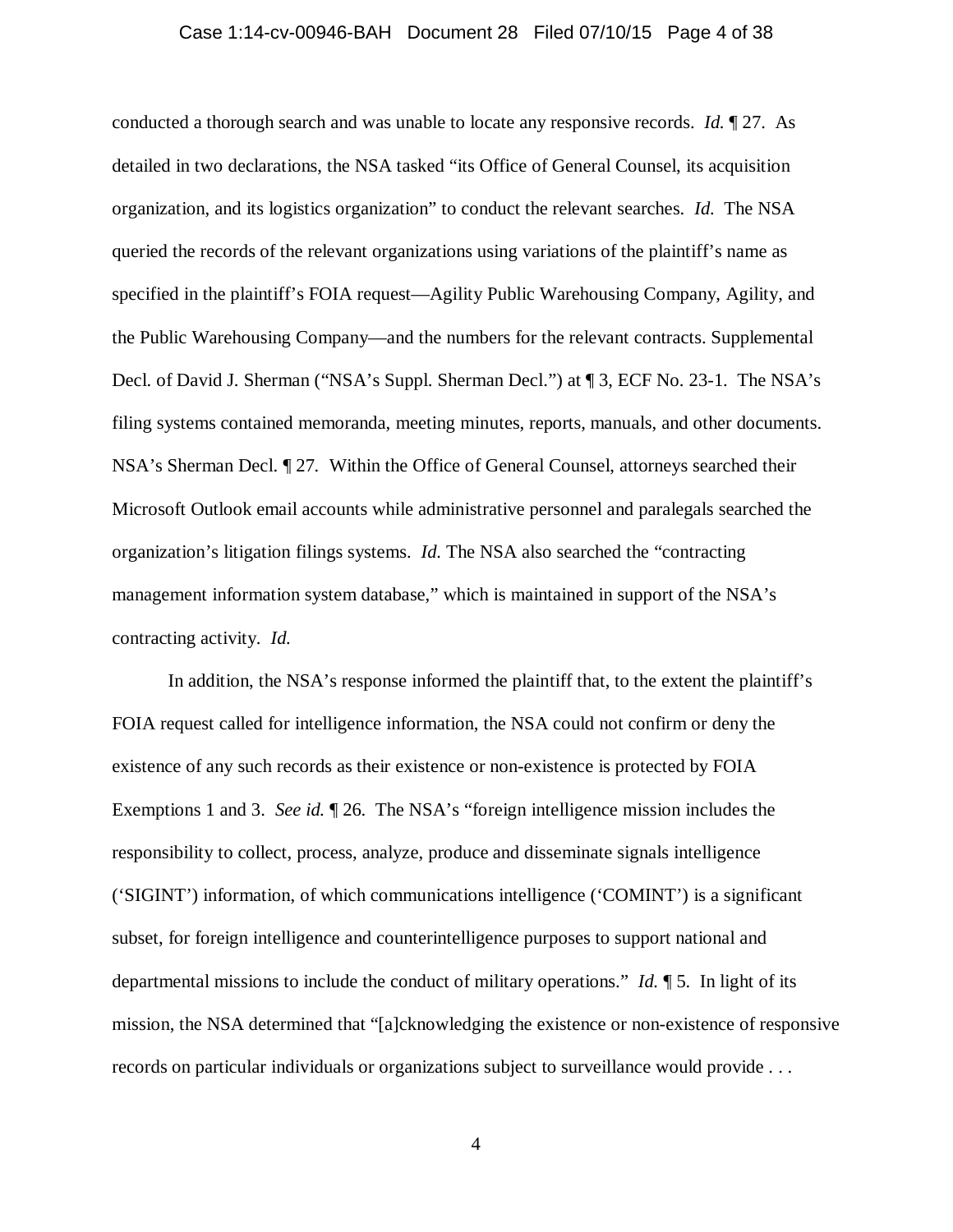# Case 1:14-cv-00946-BAH Document 28 Filed 07/10/15 Page 5 of 38

adversaries with critical information about the capabilities and limitations" of the NSA and its operations. *Id.* ¶ 33. Likewise, "[c]onfirmation by NSA that a specific person's or organization's activities are not of foreign intelligence interest or that NSA is unsuccessful in collecting foreign intelligence information on their activities" would undermine the NSA's mission and permit adversaries to "accumulate information and draw conclusions about NSA's technical capabilities, sources, and methods." *Id.* As a result, the disclosure of such information "could reasonably be expected to cause exceptionally grave and irreparable damage to the national security by providing . . . adversaries a road map that instructs them on which communication modes or personnel remain safe or are successfully defeating NSA's capabilities." *Id.* ¶34. Moreover, disclosure of such information would permit adversaries to change their communications behavior or otherwise "alert targets that their existing means of communications are potentially safe." *Id.* Accordingly, the NSA did not confirm the existence or non-existence of any such records.

## **B. The NSA's Metadata Program**

Almost seven months before the plaintiff filed the FOIA request at issue, a United Kingdom-based newspaper, *The Guardian,* published, on June 6, 2013, an article claiming that the "National Security Agency is currently collecting the telephone records of millions of US customers of Verizon, . . . under a top secret court order issued in April." *See* Ex. 3, Pl.'s Aviad Decl. (Glenn Greenwald, *NSA collecting phone records of millions of Verizon customers daily*, The Guardian, June 6, 2013). *The Guardian* attached to the article a then-classified Foreign Intelligence Surveillance Court ("FISC") "Secondary Order," dated April 25, 2013, which it had obtained from a former U.S. government contractor, Edward Snowden. *Id.*; *see also* Ex. 4, Pl.'s Aviad Decl. (*In re Application of the FBI for an Order Requiring the Prod. of Tangible Things*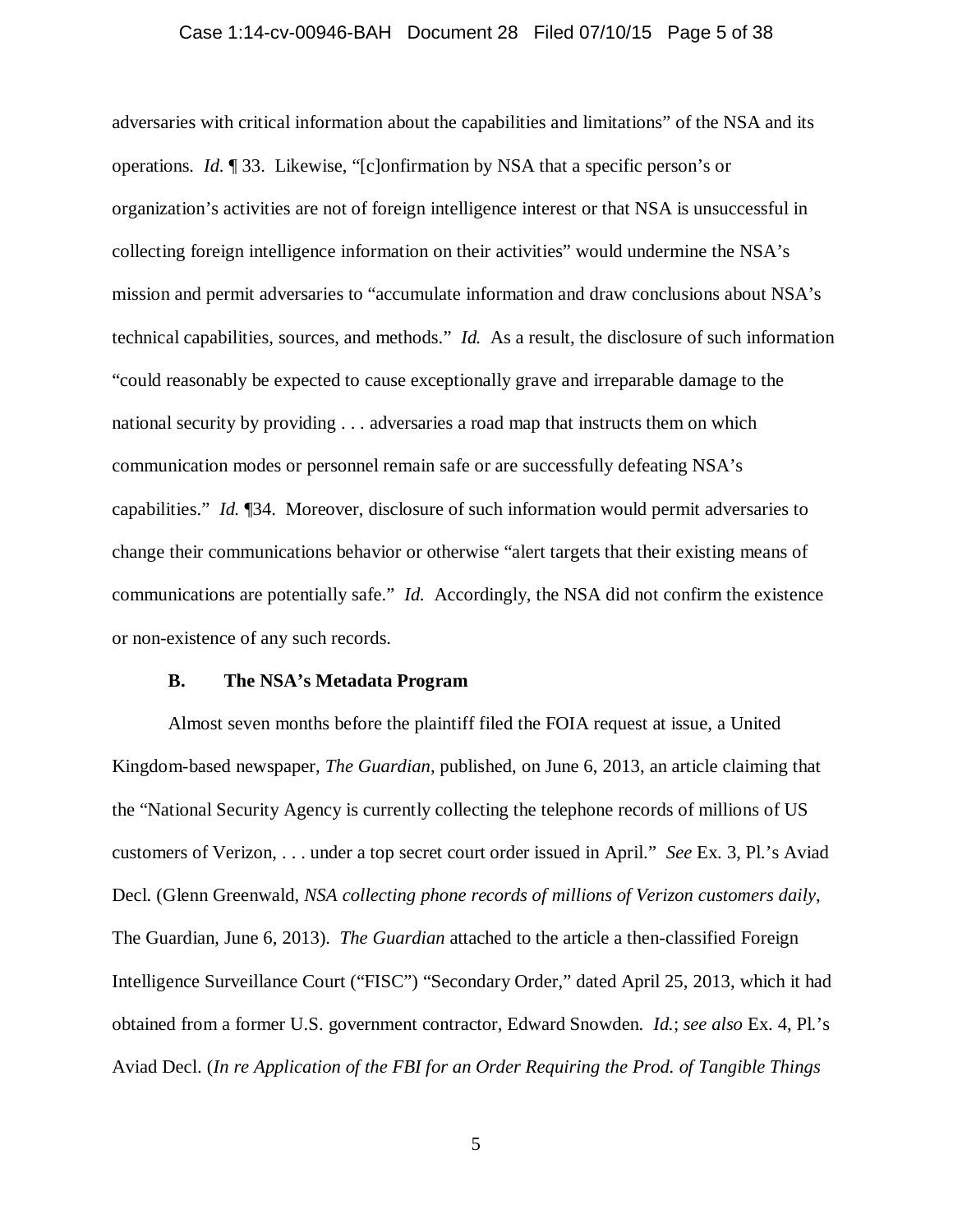## Case 1:14-cv-00946-BAH Document 28 Filed 07/10/15 Page 6 of 38

*From Verizon Bus. Network Servs., Inc., ex rel. MCI Commc'n Servs., Inc., d/b/a Verizon Bus. Servs.* ("Secondary Order"), No. BR 13–80 (F.I.S.C. Apr. 25, 2013)). The FISC Secondary Order required Verizon Business Network Services to provide "on an ongoing daily basis . . . all call detail records or 'telephony metadata' created by Verizon for communications (i) between the United States and abroad; or (ii) wholly within the United States, including local telephone calls." Secondary Order at 2. Telephony metadata includes, *inter alia*, the originating and terminating telephone number along with the time and duration of the call.<sup>[3](#page-5-0)</sup> Telephony metadata "does not include the substantive content of any communication . . . or the name, address, or financial information of a subscriber or customer." *Id.*

In the aftermath of *The Guardian's* disclosure, the government began to release details regarding the telephony metadata program along with declassified and redacted copies of other FISC orders. *See* Ex. 11, Pl.'s Aviad Decl. (Press Release, *DNI Clapper Declassifies Intelligence Community Documents Regarding Collection Under Section 501 of the Foreign Intelligence Surveillance Act (FISA)*, Nov. 18, 2013). These disclosures reveal that since at least May 2006, the FBI has sought orders from the FISC authorizing the bulk collection of telephony metadata from U.S. telecommunications providers pursuant to Section 215 of the USA PATRIOT Act, 50 U.S.C. § 1861. *See In re Application of the Fed. Bureau of Investigation for an Order Requiring the Production of Tangible Things from [Redacted]*, No. BR 06–05, at 2 (F.I.S.C. May 24, 2006); *see also* Ex. 7, Pl.'s Aviad Decl. (Declaration of Teresa H. Shea, Signals Intelligence Director, NSA ("NSA's Shea Decl."), *Smith v. Obama*, No. 13-cv-0257 (D. Idaho Jan. 24, 2013), ECF No. 15-2).

<span id="page-5-0"></span> <sup>3</sup> Telephony metadata also includes other "session-identifying information," such as the "International Mobile Subscriber Identity (IMSI) number, International Mobile station Equipment Identity (IMEI) number . . . trunk identifier, [and] telephone calling card numbers . . . ." Secondary Order at 2.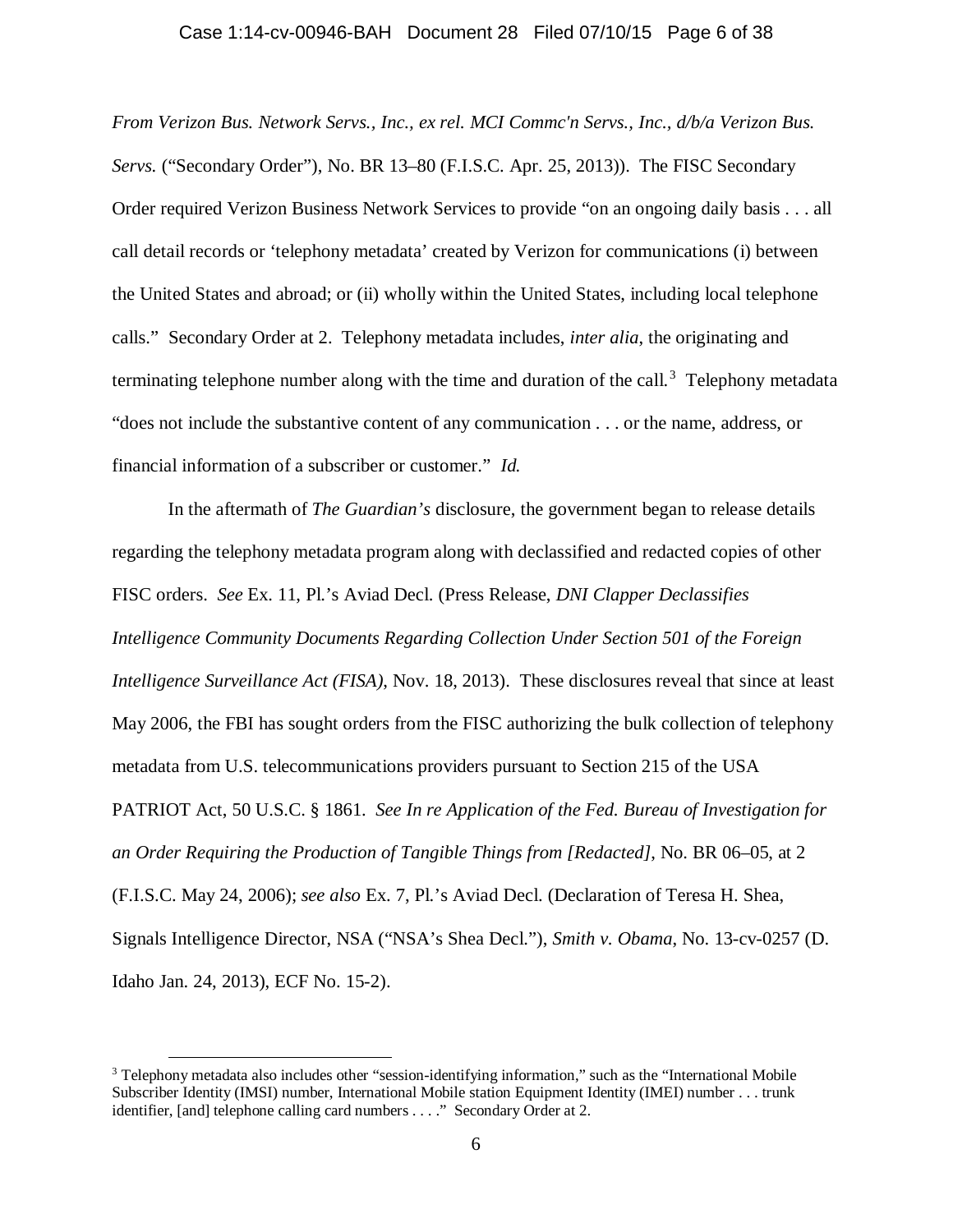## Case 1:14-cv-00946-BAH Document 28 Filed 07/10/15 Page 7 of 38

Section 215 authorizes the FBI to "make an application for an order requiring the production of any tangible things (including books, records, papers, documents, and other items) for an investigation to obtain foreign intelligence information concerning a United States person or to protect against international terrorism or clandestine intelligence activities . . . ." 50 U.S.C. § 1861. Under the program, the FBI seeks orders from the FISC "directing certain telecommunications service providers to produce all business records created by them (known as call detail records)" for a designated period of time. NSA's Shea Decl. ¶ 14. "FISC orders must be renewed every 90 days, and the program has therefore been renewed 41 times since May 2006." *Am. Civil Liberties Union v. Clapper*, 785 F.3d 787, 796 (2d Cir. 2015). Once the information is obtained from the telecommunications service providers, the "NSA . . . stores and analyzes this information . . . and refers to the FBI information about communications . . . that the NSA concludes have counterterrorism value, typically information about communications between known or suspected terrorist operatives and persons located within the U.S." NSA's Shea Decl. ¶ 16.

Once collected from the telecommunications provider and stored in a secure database, strict procedures govern the NSA's access to and use of the collected telephony metadata. *See In re Application of the FBI for an Order Requiring the Prod. of Tangible Things From* [*REDACTED* ], No. BR 13–80, 2013 WL 5460137 (F.I.S.C. Apr. 25, 2013) ("Primary Order"). The government is only permitted to access the collected telephony metadata for the purposes set forth in the Primary Order, which includes "purposes of obtaining foreign intelligence information" and technical maintenance. *See* Primary Order at 2–3; NSA Shea Decl. ¶ 18. The NSA may access the collected telephony metadata only by searching with a telephone number or other "identifier," that is associated with a foreign terrorist organization. NSA's Shea Decl. ¶ 20–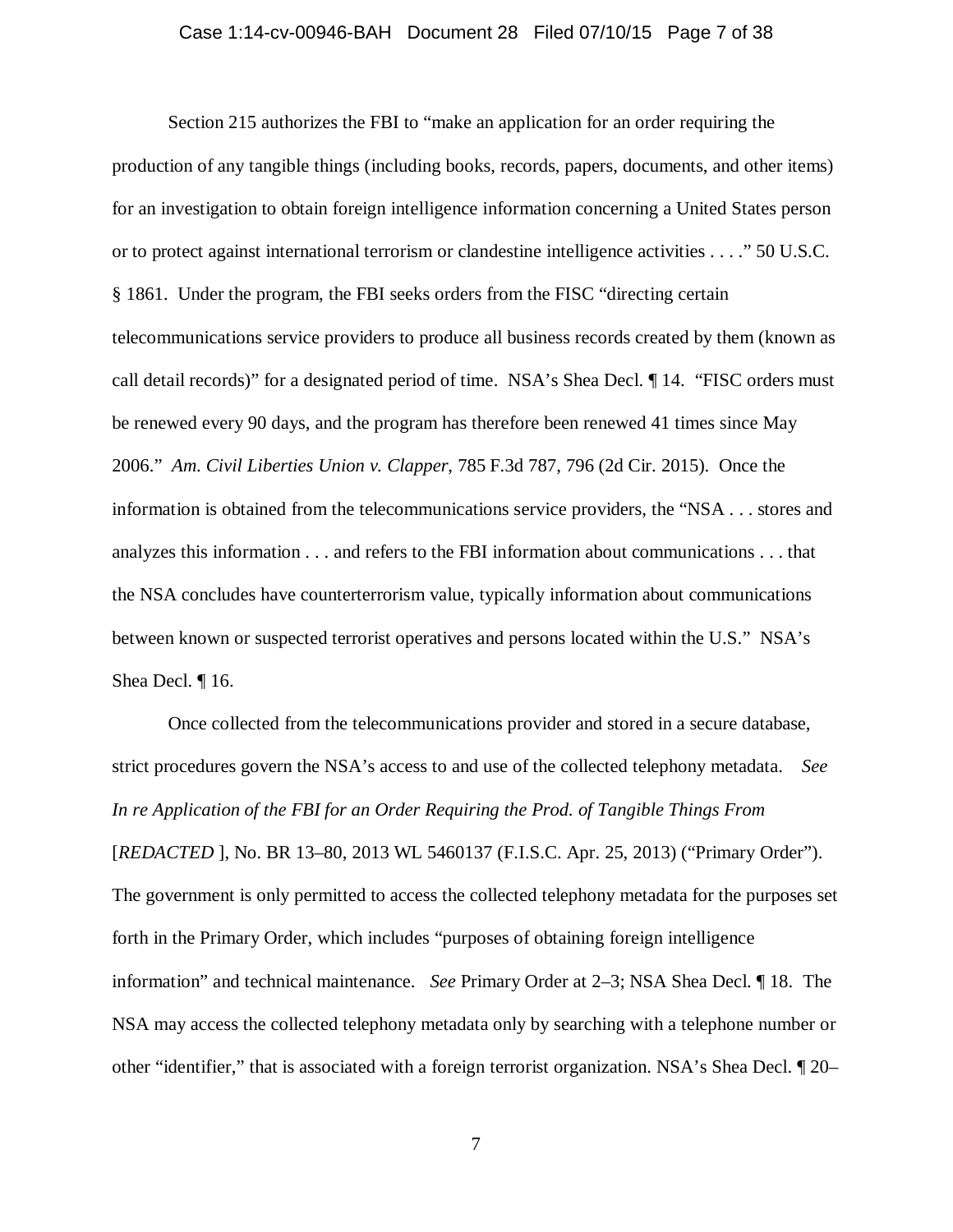### Case 1:14-cv-00946-BAH Document 28 Filed 07/10/15 Page 8 of 38

21; Primary Order at 2–4. Before an identifier may be used, one of twenty-two designated officials must determine that a "reasonable articulable suspicion" exists that the identifier is associated with an international terrorist organization subject to an FBI investigation. NSA Shea Decl. ¶ 21; Primary Order at 2–3. Where the identifier is reasonably believed to be used by a U.S. person, such reasonable articulable suspicion may not be based solely upon protected First Amendment activities. NSA's Shea Decl.  $\P$  21; Primary Order at 2. The reasonable articulable suspicion requirement was intended to prevent the generalized browsing of data. NSA's Shea Decl. ¶ 20. The NSA must destroy all metadata no later than five years after the initial collection. NSA's Shea Decl. ¶ 31; Primary Order at 4.

Before information pertaining to any U.S. person may be disseminated outside the NSA, certain high-level officials "must determine that the information identifying the U.S. person is in fact related to counterterrorism information and that it is necessary to understand the counterterrorism information or assess its importance." Primary Order at 3. The NSA may also share the results from searches of the metadata with the Executive Branch in order to permit the Executive Branch to determine if such "information contains exculpatory or impeachment information or is otherwise discoverable in legal proceedings" or to "facilitate their lawful oversight functions." Primary Order at 3.

Almost immediately following these revelations, individuals and public interest groups filed numerous lawsuits throughout the country challenging the constitutional and statutory basis for the program. *See, e.g.*, *Clapper*, 785 F.3d 787; *Smith v. Obama*, 24 F. Supp. 3d 1005 (D. Idaho 2014), No. 14–35555 (9th Cir. argued Dec. 8, 2014); *Klayman v. Obama*, 957 F. Supp. 2d 1 (D.D.C. 2013), No. 14–5004 (D.C. Cir. argued Nov. 4, 2014); *Schuchardt v. Obama*, 14-705 (W.D. Pa.); *Paul v. Obama*, 14-0262 (D.D.C.); *First Unitarian Church of Los Angeles v. Nat'l*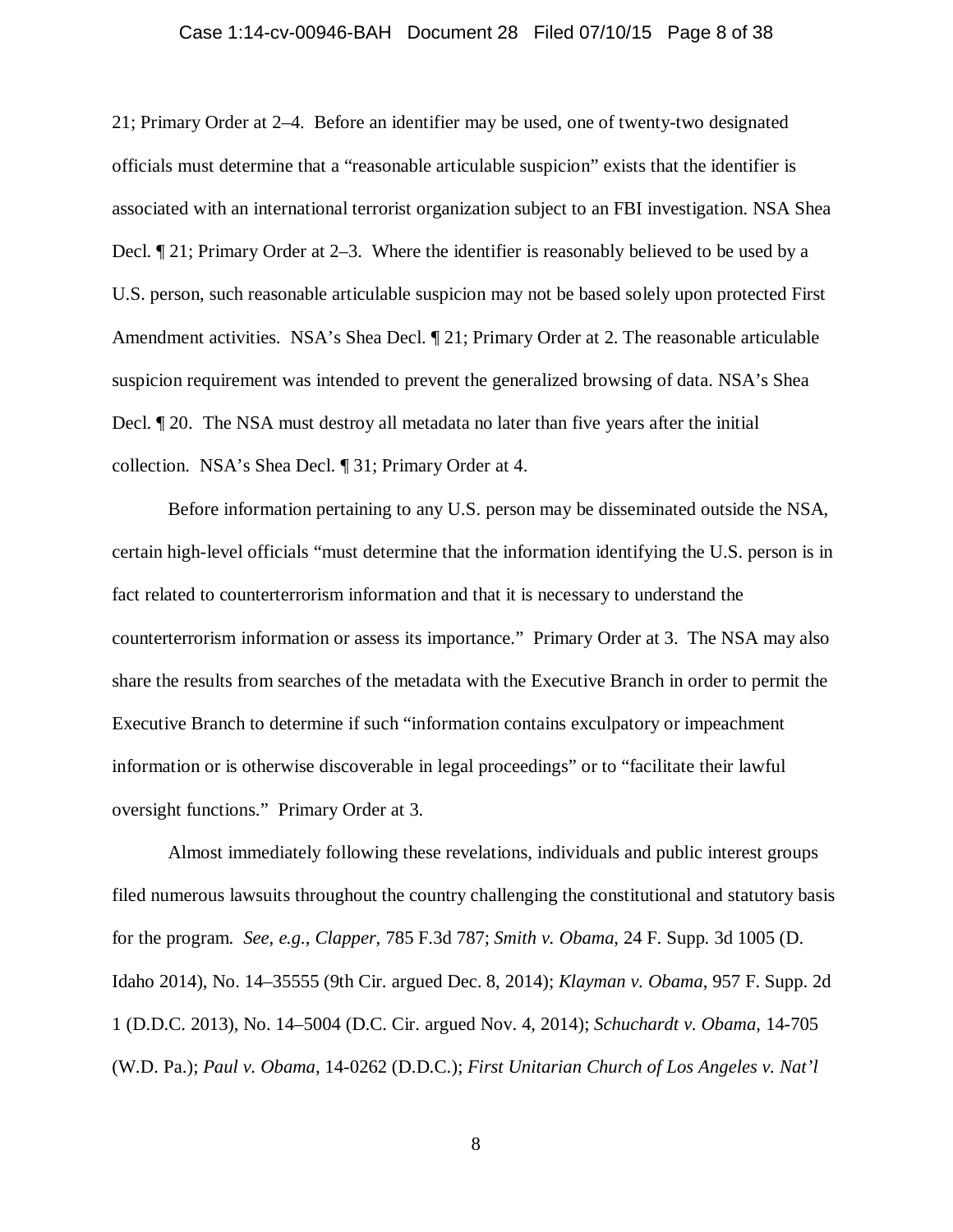## Case 1:14-cv-00946-BAH Document 28 Filed 07/10/15 Page 9 of 38

*Sec. Agency*, 13-3287 (N.D. Cal.). Additionally, in at least one other instance, a plaintiff has sought records under FOIA that it believed to be in the possession of the NSA based on this bulk collection of metadata. *See Competitive Enter. Inst. v. Nat'l Sec. Agency*, No. 14-975, 2015 WL 151465, at \*1 (D.D.C. Jan. 13, 2015).

# **C. Other Data Collection Programs**

In addition to the NSA's telephony metadata program, the NSA's involvement in at least three other classified programs concerning the bulk collection of communications are implicated by the plaintiff's claim. Under the Pen Register and Trap and Trace ("PR/TT") program, the government sought FISC orders permitting the collection from service providers of certain electronic communications metadata, including the "to," "from," and "cc" lines of an email, along with the time and date of an email. *See* Ex. 11, Pl.'s Aviad Decl (Press Release, Office of the Director of National Intelligence, *DNI Clapper Declassifies Additional Intelligence Community Documents Regarding Collection Under Section 501 of the Foreign Intelligence Surveillance Act*, Nov. 18, 2013). Once collected, the information was stored in a secured database. *Id.* The maintenance and searching of the collected database records was subject to strict requirements similar to those set forth for the NSA's telephony metadata program. *Id.* The NSA has not acknowledged a partnership with any specific telecommunications provider regarding the PR/TT program and the program has since been discontinued. *See id.*

Similarly, media reports have also discussed what have been referred to as the NSA's PRISM collection and the "upstream collection" program. Under the PRISM program, the NSA acquired electronic communications, including e-mails, directly from "compelled U.S.-based providers," such as Google, Apple, and Facebook. *See* Ex. 8, Pl.'s Aviad Decl. (Declassified Declaration of Frances J. Fleisch, NSA ("NSA's Fleisch Decl."), at ¶ 38, *Jewel v. Nat'l Sec.*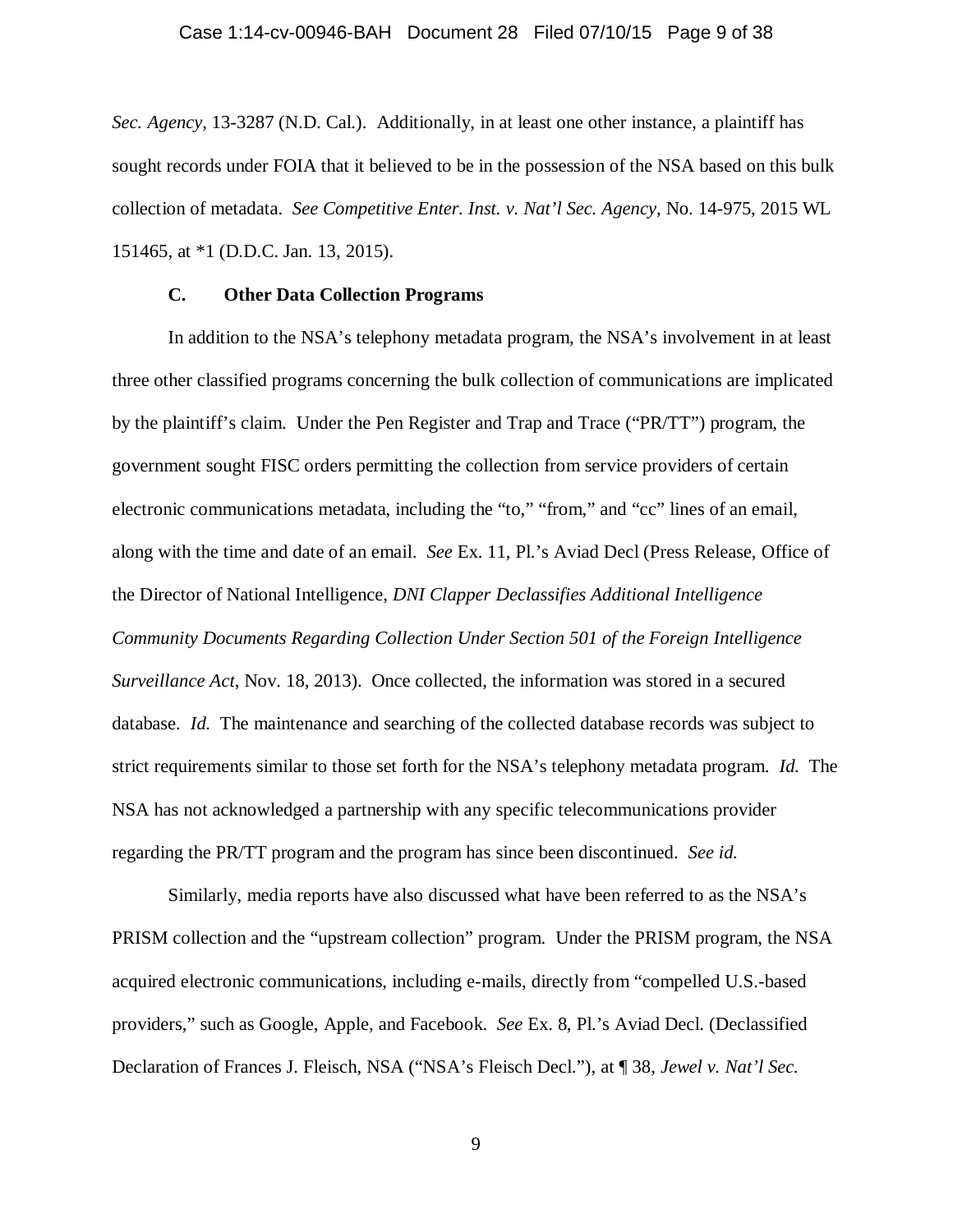## Case 1:14-cv-00946-BAH Document 28 Filed 07/10/15 Page 10 of 38

*Agency*, No. 08-CV-04373 (N.D. Cal. May 5, 2014), ECF No. 227); Ex. 12, Pl.'s Aviad Decl. (Glenn Greenwald & Ewan MacAskill, *NSA Prism Program Taps into User Data of Apple, Google, and Others*, The Guardian, June 7, 2013). In the separate "upstream collection" program, "the NSA collects electronic communications with the compelled assistance of electronic communication service providers as they transit Internet 'backbone' facilities within the United States." NSA's Fleisch Decl. ¶ 38; *see* [Redacted] Mem. Op., 2011 WL 10945618, at \*9 (FISC Oct. 3, 2011). Between these two programs, the NSA "acquires more than two hundred fifty million Internet communications each year." [Redacted] Mem. Op., 2011 WL 10945618, at \*9*.* Like the PR/TT program, the NSA has not acknowledged the identity of any service providers participating in either the PRISM or the upstream collection programs. *See* Pl.'s Mem. at 24 ("[T]he NSA has not specifically named any telecommunications or Internet service providers participating in its bulk electronic communications collections programs  $\dots$ .").

## **II. LEGAL STANDARD**

Congress enacted the FOIA as a means "to open agency action to the light of public scrutiny." *Am. Civil Liberties Union v. U.S. Dep't of Justice*, 750 F.3d 927, 929 (D.C. Cir. 2014) (quoting *Dep't of Air Force v. Rose*, 425 U.S. 352, 361 (1976)). Disclosure is the "'basic policy'" of the Act. *Citizens for Responsibility & Ethics in Washington v. U.S. Dep't of Justice (CREW)*, 746 F.3d 1082, 1088 (D.C. Cir. 2014) (quoting *Dep't of Interior v. Klamath Water Users Protective Ass'n*, 532 U.S. 1, 8 (2001). At the same time, the statute represents a "balance [of] the public's interest in governmental transparency against legitimate governmental and private interests that could be harmed by release of certain types of information." *United Techs. Corp. v. U.S. Dep't of Def.*, 601 F.3d 557, 559 (D.C. Cir. 2010) (internal quotation marks and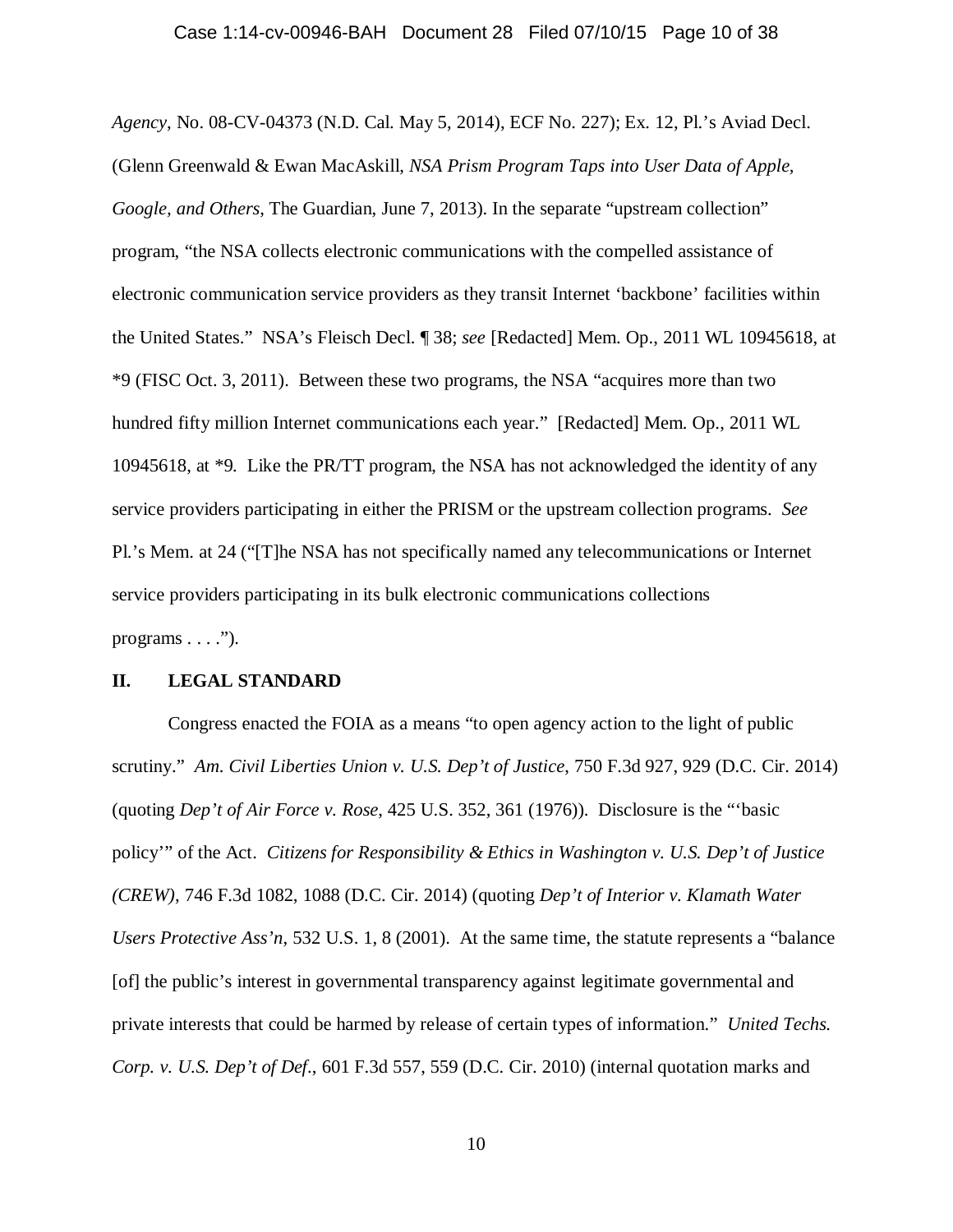## Case 1:14-cv-00946-BAH Document 28 Filed 07/10/15 Page 11 of 38

citations omitted). Reflecting that balance, the FOIA contains nine exemptions set forth in 5 U.S.C. § 552(b), which "are explicitly made exclusive and must be narrowly construed." *Milner v. U.S. Dep't of Navy*, 562 U.S. 562, 565 (2011) (internal quotations and citations omitted) (citing *FBI v. Abramson*, 456 U.S. 615, 630 (1982)); *see CREW*, 746 F.3d at 1088; *Pub. Citizen, Inc. v. Ofc. of Mgmt. and Budget*, 598 F.3d 865, 869 (D.C. Cir. 2010). "[T]hese limited exemptions do not obscure the basic policy that disclosure, not secrecy, is the dominant objective of the Act." *Am. Civil Liberties Union v. U.S. Dep't of Justice (ACLU/DOJ)*, 655 F.3d 1, 5 (D.C. Cir. 2011) (quoting *Nat'l Ass'n of Home Builders v. Norton*, 309 F.3d 26, 32 (D.C. Cir. 2002)).

The agency invoking an exemption to the FOIA "bears the burden of showing that a claimed exemption applies." *Elec. Frontier Found. v. U.S. Dep't of Justice*, 739 F.3d 1, 7 (D.C. Cir. 2014); *see also CREW*, 746 F.3d at 1088; *Loving v. U.S. Dep't of Def.*, 550 F.3d 32, 37 (D.C. Cir. 2008); *Assassination Archives & Research Ctr. v. CIA*, 334 F.3d 55, 57 (D.C. Cir. 2003). In order to carry this burden, an agency must submit sufficiently detailed affidavits or declarations, a *Vaughn* index of the withheld documents, or both, to demonstrate that the government has analyzed carefully any material withheld, to enable the court to fulfill its duty of ruling on the applicability of the exemption, and to enable the adversary system to operate by giving the requester as much information as possible, on the basis of which he can present his case to the trial court. *See DeBrew v. Atwood*, No. 12-5361, 2015 WL 3949421, at \*2 (D.C. Cir. June 30, 2015); *see also CREW*, 746 F.3d at 1088 ("The agency may carry that burden by submitting affidavits that 'describe the justifications for nondisclosure with reasonably specific detail, demonstrate that the information withheld logically falls within the claimed exemption, and are not controverted by either contrary evidence in the record nor by evidence of agency bad faith.'" (quoting *Larson v. U.S. Dep't of State*, 565 F.3d 857, 862 (D.C. Cir. 2009)); *Oglesby v.*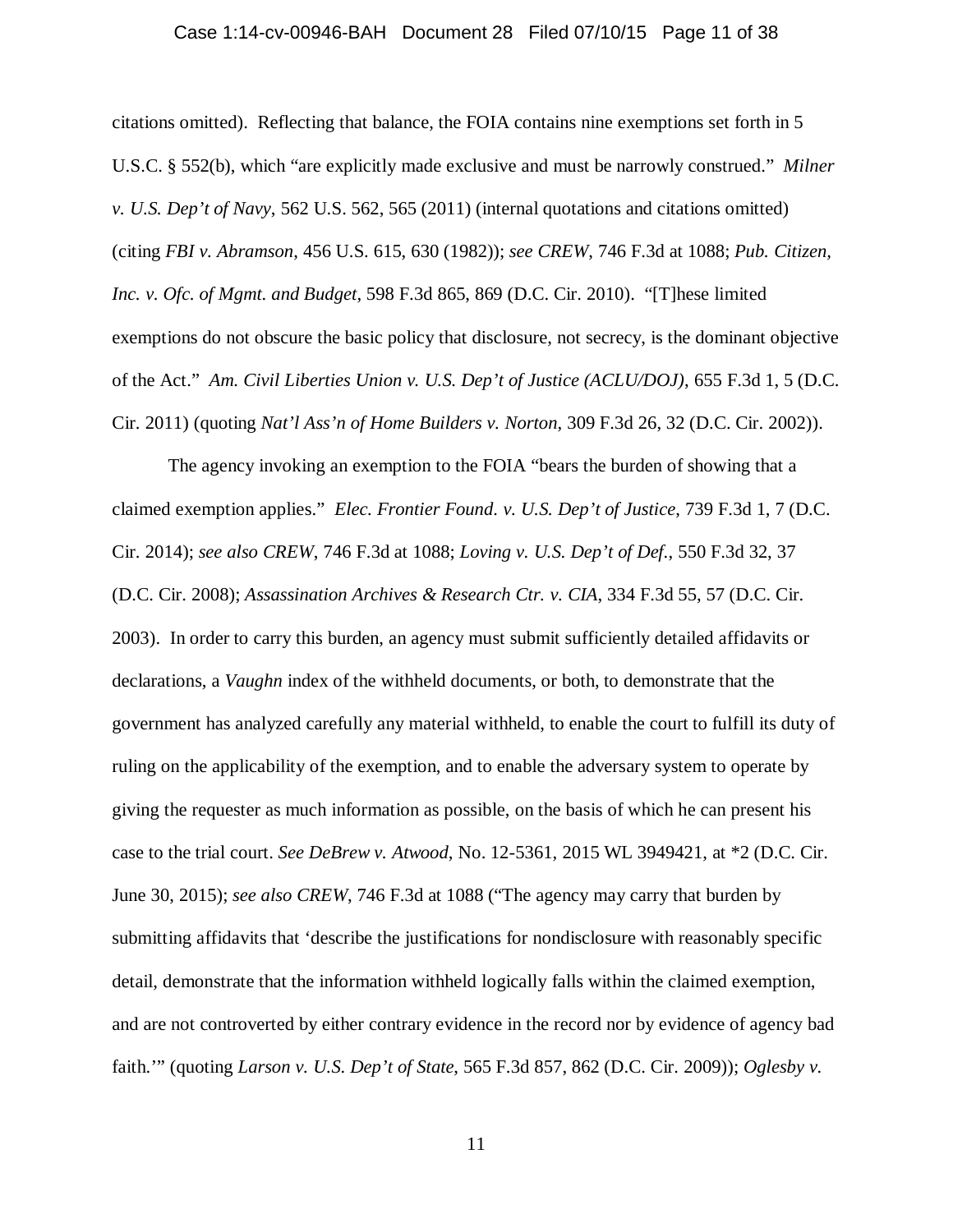### Case 1:14-cv-00946-BAH Document 28 Filed 07/10/15 Page 12 of 38

*U.S. Dep't of the Army*, 79 F.3d 1172, 1176 (D.C. Cir. 1996) ("The description and explanation the agency offers should reveal as much detail as possible as to the nature of the document, without actually disclosing information that deserves protection . . . [which] serves the purpose of providing the requestor with a realistic opportunity to challenge the agency's decision.").

The FOIA provides federal courts with the power to "enjoin the agency from withholding agency records and to order the production of any agency records improperly withheld from the complainant." 5 U.S.C. § 552(a)(4)(B). Moreover, a district court has an "affirmative duty" to consider whether the agency has produced all segregable, non-exempt information. *Elliott v. U.S. Dep't of Agric.*, 596 F.3d 842, 851 (D.C. Cir. 2010) (referring to court's "affirmative duty to consider the segregability issue *sua sponte*" (quoting *Morley v. CIA*, 508 F.3d 1108, 1123 (D.C. Cir. 2007))); *Stolt-Nielsen Transp. Grp. Ltd. v. United States*, 534 F.3d 728, 733-735 (D.C. Cir. 2008) ("'[B]efore approving the application of a FOIA exemption, the district court must make specific findings of segregability regarding the documents to be withheld.'" (quoting *Sussman v. U.S. Marshals Serv.*, 494 F.3d 1106, 1116 (D.C. Cir. 2007))); *see also* 5 U.S.C. § 552(b) ("Any reasonably segregable portion of a record shall be provided to any person requesting such record after deletion of the portions which are exempt under this subsection.").

Summary judgment is appropriate when "there is no genuine dispute as to any material fact." Fed. R. Civ. P. 56. "In FOIA cases, '[s]ummary judgment may be granted on the basis of agency affidavits if they contain reasonable specificity of detail rather than merely conclusory statements, and if they are not called into question by contradictory evidence in the record or by evidence of agency bad faith.'" *Judicial Watch, Inc. v. U.S. Secret Serv*., 726 F.3d 208, at 215 (D.C. Cir. 2013) (quoting *Consumer Fed'n of Am. v. U.S. Dep't of Agric*., 455 F.3d 283, 287 (D.C. Cir. 2006) and *Gallant v. NLRB*, 26 F.3d 168, 171 (D.C. Cir. 1994)). "Ultimately, an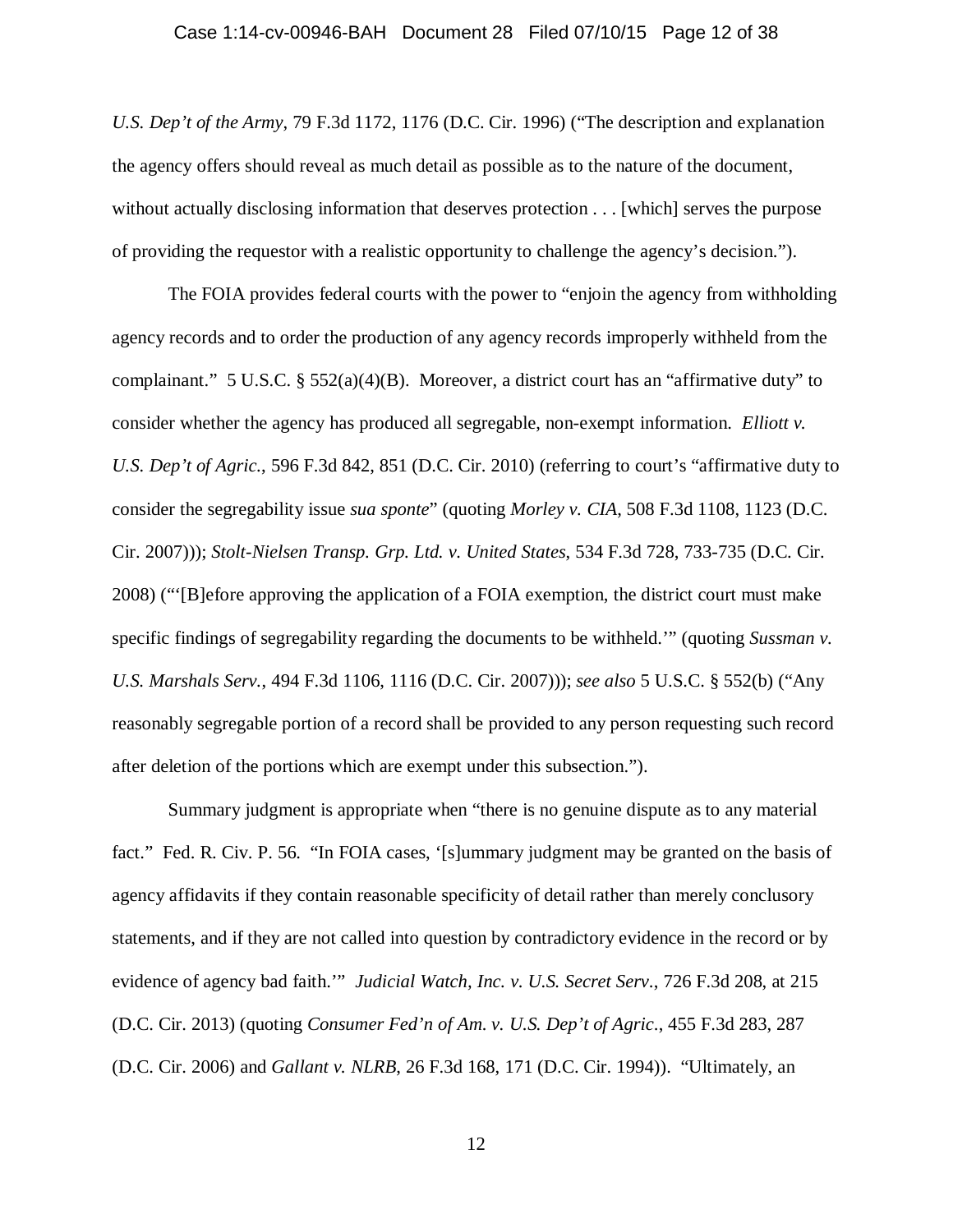### Case 1:14-cv-00946-BAH Document 28 Filed 07/10/15 Page 13 of 38

agency's justification for invoking a FOIA exemption is sufficient if it appears 'logical' or 'plausible.'" *Judicial Watch, Inc. v. U.S. Dep't of Def.*, 715 F.3d 937, 941 (D.C. Cir. 2013) (quoting *Am. Civil Liberties Union v. U.S. Dep't of Def. (ACLU/DOD)*, 628 F.3d 612, 619 (D.C. Cir. 2011)); *Larson v. U.S. Dep't of State,* 565 F.3d 857, 862 (D.C. Cir. 2009) (quoting *Wolf v. CIA*, 473 F.3d 370, 374-75 (D.C. Cir. 2007)).

## **III. DISCUSSION**

In the present case, "to the extent [the] plaintiff's [FOIA] request sought surveillance or other intelligence records, or communications about such records," the NSA issued the plaintiff a so-called "Glomar" response, which neither confirmed nor denied the existence of records relevant to the plaintiff's request.<sup>[4](#page-12-0)</sup> Mem. Supp. Def.'s Mot. Summ. J. ("Def.'s Mem."). at 1, ECF No. 18-1. The Glomar response covered all documents sought by the plaintiff, except for those documents "concerning the government contracts and criminal and civil lawsuits specified by and involving plaintiff, or communications concerning those contracts and court cases."<sup>[5](#page-12-1)</sup> *Id.* With respect to the plaintiff's request for documents concerning lawsuits and contracts, the NSA searched for but found no responsive documents. The plaintiff challenges both the NSA's Glomar response and the adequacy of the NSA's search for responsive documents. Each of those challenges is addressed separately below.

<span id="page-12-0"></span> <sup>4</sup> Glomar responses are "named for the Hughes Glomar Explorer, a ship used in a classified Central Intelligence Agency project 'to raise a sunken Soviet submarine from the floor of the Pacific Ocean to recover the missiles, codes, and communications equipment onboard for analysis by United States military and intelligence experts.'" *Roth v. U.S. Dep't of Justice*, 642 F.3d 1161, 1171 (D.C. Cir. 2011) (quoting *Phillippi v. CIA*, 655 F.2d 1325, 1327 (D.C.Cir.1981)).

<span id="page-12-1"></span> $<sup>5</sup>$  As noted above, such materials refer primarily to categories 3 and 4 of the plaintiff's request, which sought</sup> documents relating to two contracts between the plaintiff and Defense Supply Center Philadelphia and documents relating to the two lawsuits brought against the plaintiff in the Northern District of Georgia. Compl. ¶ 11.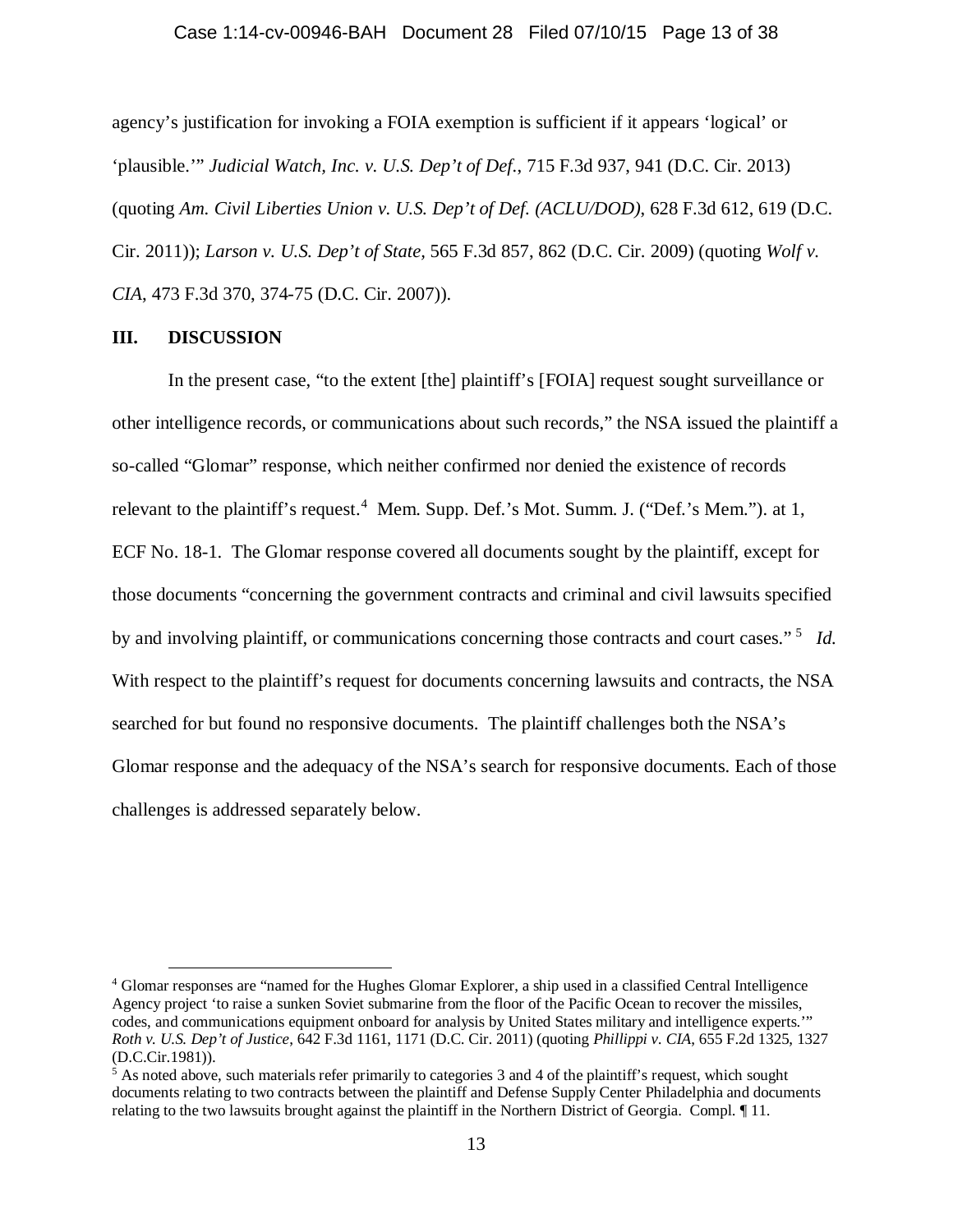## **A. The NSA's Glomar Response**

A Glomar response is "an exception to the general rule that agencies must acknowledge the existence of information responsive to a FOIA request and provide specific, non-conclusory justifications for withholding that information." *Roth v. U.S. Dep't of Justice*, 642 F.3d 1161, 1178 (D.C. Cir. 2011). Thus, a Glomar response allows an agency to respond to a FOIA request by neither confirming nor denying the existence of any records responsive to the request, on the grounds that "confirming or denying the existence of records would itself 'cause harm cognizable under a[ ] FOIA exception.'" *Id.* (quoting *Wolf*, 473 F.3d at 374). In issuing a Glomar response, the agency bears the burden of showing that the mere acknowledgement of whether it possesses or does not possess the requested records is protected from disclosure under a FOIA exemption. *See Wolf*, 473 F.3d at 374. To determine whether the acknowledgement of the existence or non-existence of agency records "fits a FOIA exemption, courts apply the general exemption review standards established in non-Glomar cases." *Wolf*, 473 F.3d at 374 (citing *Gardels v. CIA*, 689 F.2d 1100, 1103–05 (D.C. Cir. 1982)); *see also Am. Civil Liberties Union v. CIA (ACLU/CIA)*, 710 F.3d 422, 426 (D.C. Cir. 2013).

A Glomar response may be challenged in two distinct but related ways. A plaintiff may challenge the agency's assertion that confirming or denying the existence of any records would result in a cognizable harm under a FOIA exemption. *See, e.g., People for the Ethical Treatment of Animals v. Nat'l Institutes of Health*, 745 F.3d 535, 540 (D.C. Cir. 2014); *Elec. Privacy Info. Ctr. v. Nat'l Sec. Agency (EPIC/NSA)*, 678 F.3d 926, 932 (D.C. Cir. 2012); *Roth*, 642 F.3d at 1172. Alternatively, or in addition, a plaintiff may demonstrate that the agency has "officially acknowledged" the existence of a requested record previously. *See, e.g.*, *ACLU/CIA*, 710 F.3d at 427 ("[T]he plaintiff can overcome a *Glomar* response by showing that the agency has already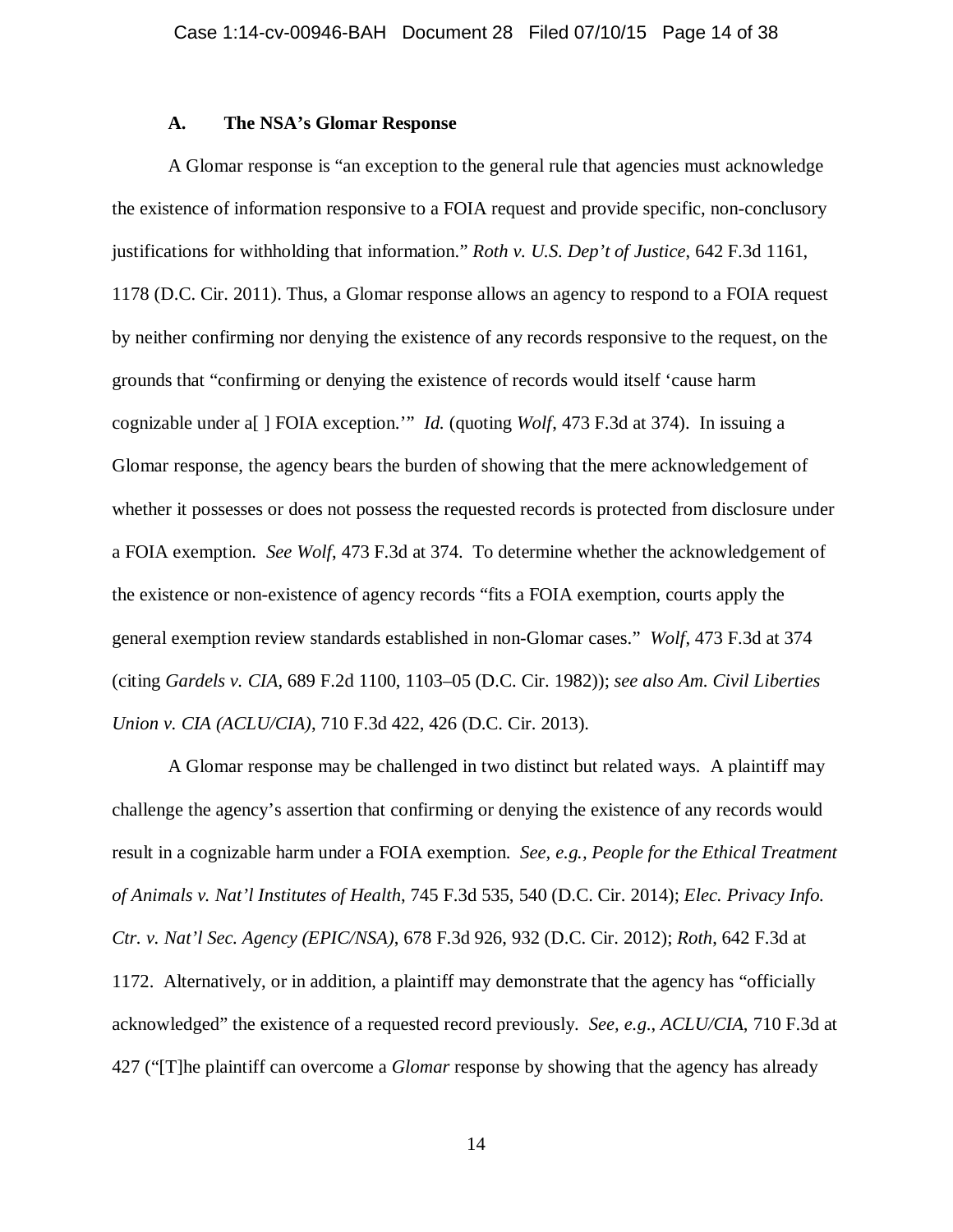## Case 1:14-cv-00946-BAH Document 28 Filed 07/10/15 Page 15 of 38

disclosed the fact of the existence (or nonexistence) of responsive records, since that is the purportedly exempt information that a *Glomar* response is designed to protect."); *Moore v. CIA*, 666 F.3d 1330, 1333 (D.C. Cir. 2011) ("Moore does not challenge the CIA's reliance on exemptions  $(b)(1)$  and  $(b)(3)$ .... [but instead], Moore argues that the CIA has officially acknowledged that it maintains information responsive to Moore's FOIA request . . . ."); *Wolf*, 473 F.3d at 378 ("Although the CIA properly invoked Exemptions 1 and 3, Wolf asserts that the Agency waived both of them by officially acknowledging the existence of records . . . ."). The official acknowledgment doctrine recognizes that, in certain circumstances, the agency may have waived its right to claim a FOIA exemption over the existence or non-existence of the records. *See ACLU/CIA,* 710 F.3d at 426 ("[W]hen an agency has officially acknowledged otherwise exempt information through prior disclosure, the agency has waived its right to claim an exemption with respect to that information.").

The plaintiff asserts both bases to overcome the NSA's Glomar response. *See* Pl.'s Mem. at 27 ("Even if the Court were to find that the information that [the plaintiff] seeks is properly protected under the exemptions (which it is not), . . . the NSA's official acknowledgements over the last 18 months regarding its bulk collection programs . . . override even valid exemption claims."). The Court first addresses the propriety of the NSA's invocation of Exemptions 1 and 3 for its Glomar response before turning to the plaintiff's argument that the NSA has officially acknowledged the requested records.

## **1.** *The NSA Properly Invoked Exemptions 1 and 3.*

The NSA grounds its Glomar response in Exemptions 1 and 3 of the FOIA statute. *See* Def.'s Mem. at 9. Although the plaintiff expressly challenges the propriety of the NSA's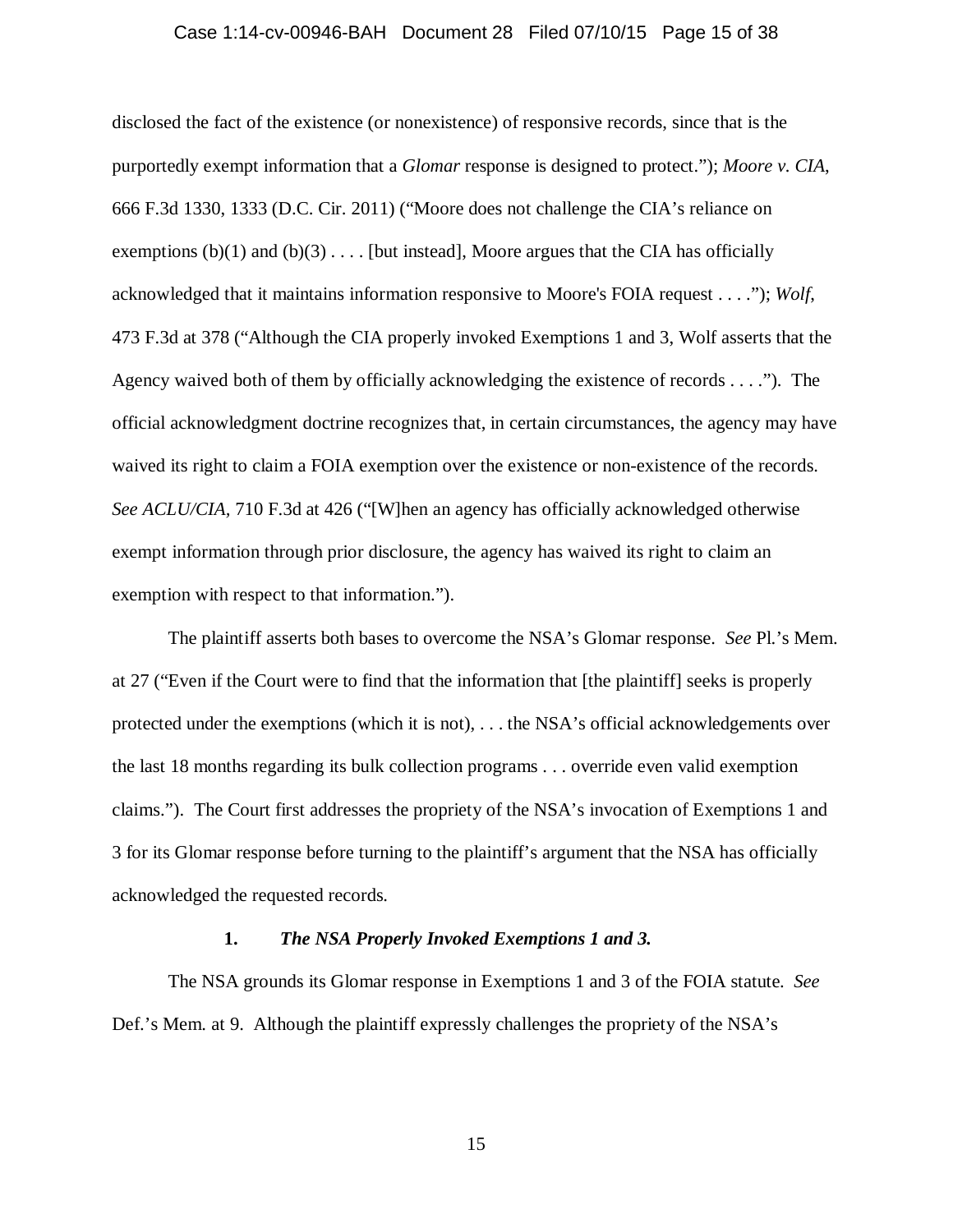## Case 1:14-cv-00946-BAH Document 28 Filed 07/10/15 Page 16 of 38

invocation of Exemptions 1 and 3 for purposes of its Glomar response, the plaintiff devotes only two brief paragraphs of the more than 55 pages of briefing to this argument, and for good reason.

"In reviewing an agency's *Glomar* response, this Court exercises caution when the information requested 'implicat[es] national security, a uniquely executive purview.'" *EPIC/NSA*, 678 F.3d at 931 (quoting *Ctr. for Nat'l Sec. Studies v. U.S. Dep't of Justice,* 331 F.3d 918, 926–27 (D.C. Cir. 2003)). "[A]n agency's justification for invoking a FOIA exemption is sufficient if it appears 'logical' or 'plausible.'" *Wolf*, 473 F.3d at 374–75 (internal citations omitted). In the present case, the NSA invokes both Exemption 1 and Exemption 3 to support its Glomar response. Exemption 1 covers "matters 'specifically authorized under criteria established by an Executive order to be kept secret in the interest of national defense or foreign policy and . . . in fact properly classified pursuant to such Executive order.'" *Larson v. U.S. Dep't of State*, 565 F.3d 857, 861 (D.C. Cir. 2009) (quoting 5 U.S.C. § 552(b)(1)). Exemption 3 covers "matters 'specifically exempted from disclosure by statute,' provided that such statute leaves no discretion on disclosure or 'establishes particular criteria for withholding or refers to particular types of matters to be withheld.'" *Id.* (quoting 5 U.S.C. § 552(b)(3)). "[I]n the FOIA context, [the D.C. Circuit has] consistently deferred to executive affidavits predicting harm to the national security, and . . . found it unwise to undertake searching judicial review." *Ctr. for Nat'l Sec. Studies,* 331 F.3d at 927.

Exemption 1 protects from disclosure records that are "(A) specifically authorized under criteria established by an Executive order to be kept secret in the interest of national defense or foreign policy, and (B) are in fact properly classified pursuant to such an Executive order." 5 U.S.C. § 552(b)(1); *see Milner v. U.S. Dep't of Navy*, 562 U.S. 562, 580 (2011) (noting that among the "tools at hand to shield national security information and other sensitive materials,"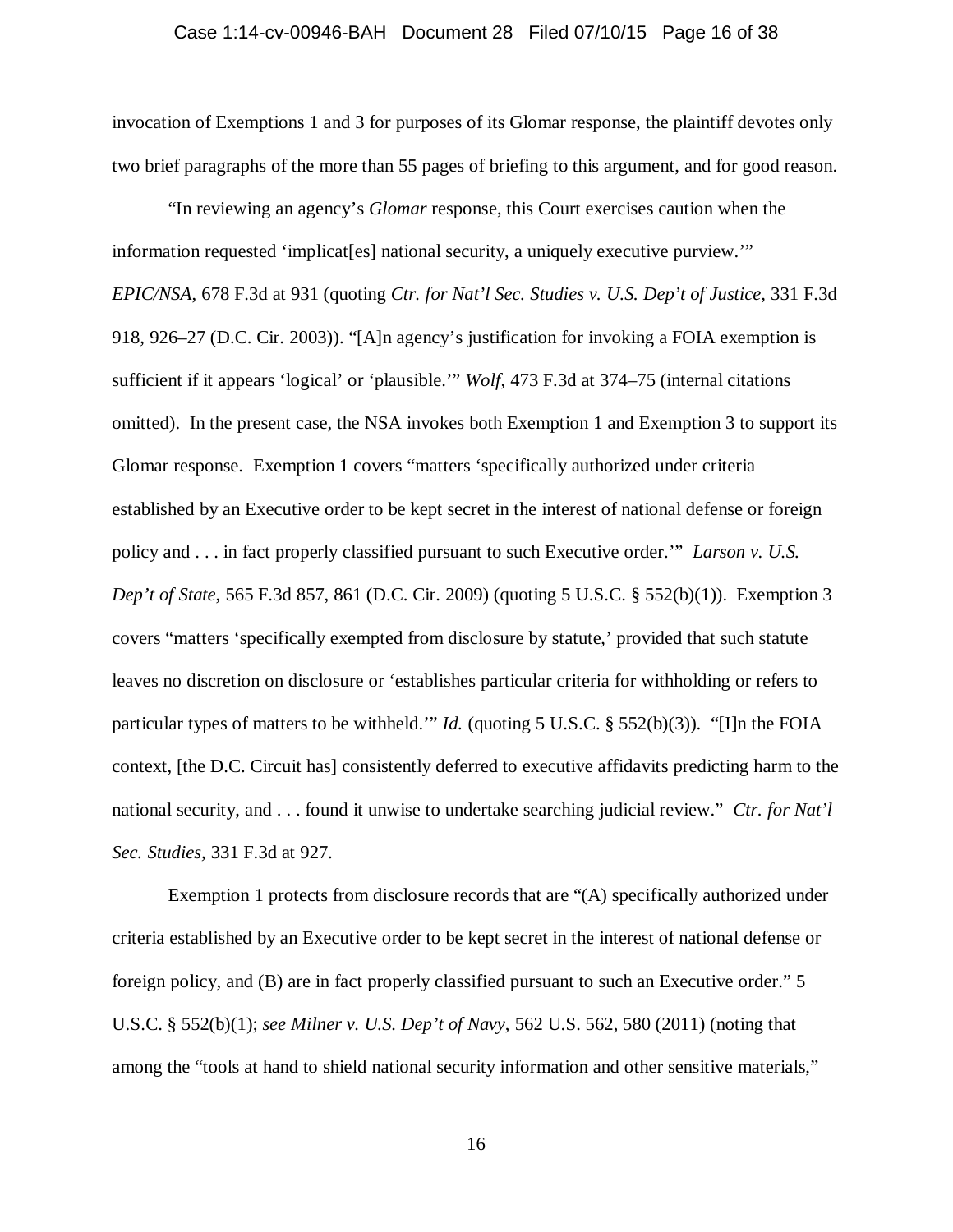## Case 1:14-cv-00946-BAH Document 28 Filed 07/10/15 Page 17 of 38

the government has "[m]ost notably, Exemption 1 of FOIA [which] prevents access to classified documents."). Thus, an agency attempting to withhold information under Exemption 1 must show that the information has been classified in compliance with the classification procedures set forth in the relevant executive order and that only information conforming to the executive order's substantive criteria for classification has been withheld. *See Judicial Watch*, 715 F.3d at 941 (discussing "substantive and procedural criteria for classification"); *Lesar v. Dep't of Justice*, 636 F.2d 472, 483 (D.C. Cir. 1980) ("To be classified properly, a document must be classified in accordance with the procedural criteria of the governing Executive Order as well as its substantive terms.")).

In this case, the NSA has sufficiently established that the existence or non-existence of responsive records is classified under Executive Order ("E.O.") 13,526. This E.O. sets forth four requirements for the classification of national security information: (1) an original classification authority must classify the information; (2) the U.S. Government must own, produce, or control the information; (3) the information must be within at least one of eight protected categories enumerated in section 1.4 of the E.O.; and (4) the original classification authority must determine that the unauthorized disclosure of the information reasonably could be expected to result in a specified level of damage to the national security, and the classification authority is able to identify or describe the damage. *See* E.O. 13526 § 1.1(a).

The NSA avers that "[a]cknowledgement of the existence or non-existence of intelligence information referencing Plaintiff would reveal information that is currently and properly classified as set forth in Section 1.4(c) of E.O 13,526," which covers "intelligence sources [or] methods." NSA Sherman Decl. ¶ 31. Specifically, "[a]cknowledging the existence or nonexistence of responsive records on particular individuals or organizations subject to surveillance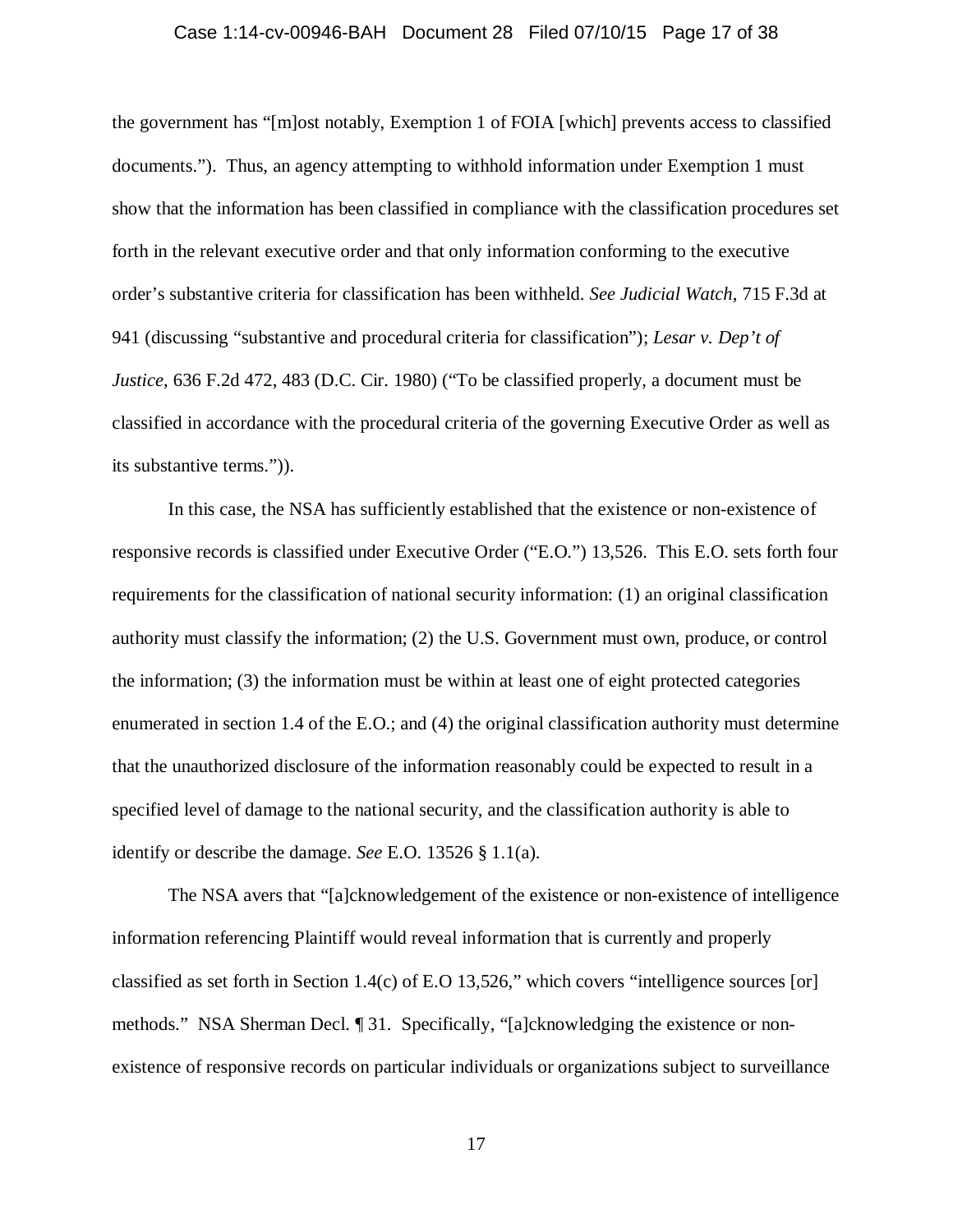## Case 1:14-cv-00946-BAH Document 28 Filed 07/10/15 Page 18 of 38

would provide . . . adversaries with critical information about the capabilities and limitations of the NSA . . . ." NSA's Sherman Decl. ¶ 33. As set forth in the NSA's declaration, "[c]onfirmation by NSA that a specific person's or organization's activities are not of foreign intelligence interest or that NSA is unsuccessful in collecting foreign intelligence information on their activities" would undermine the NSA's mission and permit adversaries to "accumulate information and draw conclusions about NSA's technical capabilities, sources, and methods." *Id.* Such information would permit adversaries to change their communications behavior or otherwise "alert targets that their existing means of communications are potentially safe." *Id.* ¶ 34. As a result, disclosure "could reasonably be expected to cause exceptionally grave and irreparable damage to the national security by providing . . . adversaries a road map that instructions them on which communication modes or personnel remain safe or are successfully defeating NSA's capabilities." *Id.*

The plaintiff challenges whether the acknowledgment of the existence or non-existence of the requested records would implicate intelligence sources and methods and would otherwise cause national harm. According to the plaintiff, "the bulk data collection programs under which the NSA obtained the information [the plaintiff] seeks sweep up not just the communications data of individuals that the NSA has specifically targeted, but rather, the data of millions of people whose communications cross the United States border, whether those people are targets of the NSA or not."<sup>[6](#page-17-0)</sup> Pl.'s Mem. at 27. As a result, "the mere fact that the NSA possesses information regarding [the plaintiff's] communications would not reveal anything about [the plaintiff's] status as a target, thus keeping the NSA's 'intelligence sources and methods' intact." *Id.* In other words, because the NSA collects everything, disclosure would reveal nothing.

<span id="page-17-0"></span> <sup>6</sup> The plaintiff does not challenge that the materials were classified by an individual with classification authority or that the NSA controls the materials. *See* Pl.'s Mem. at 26–27.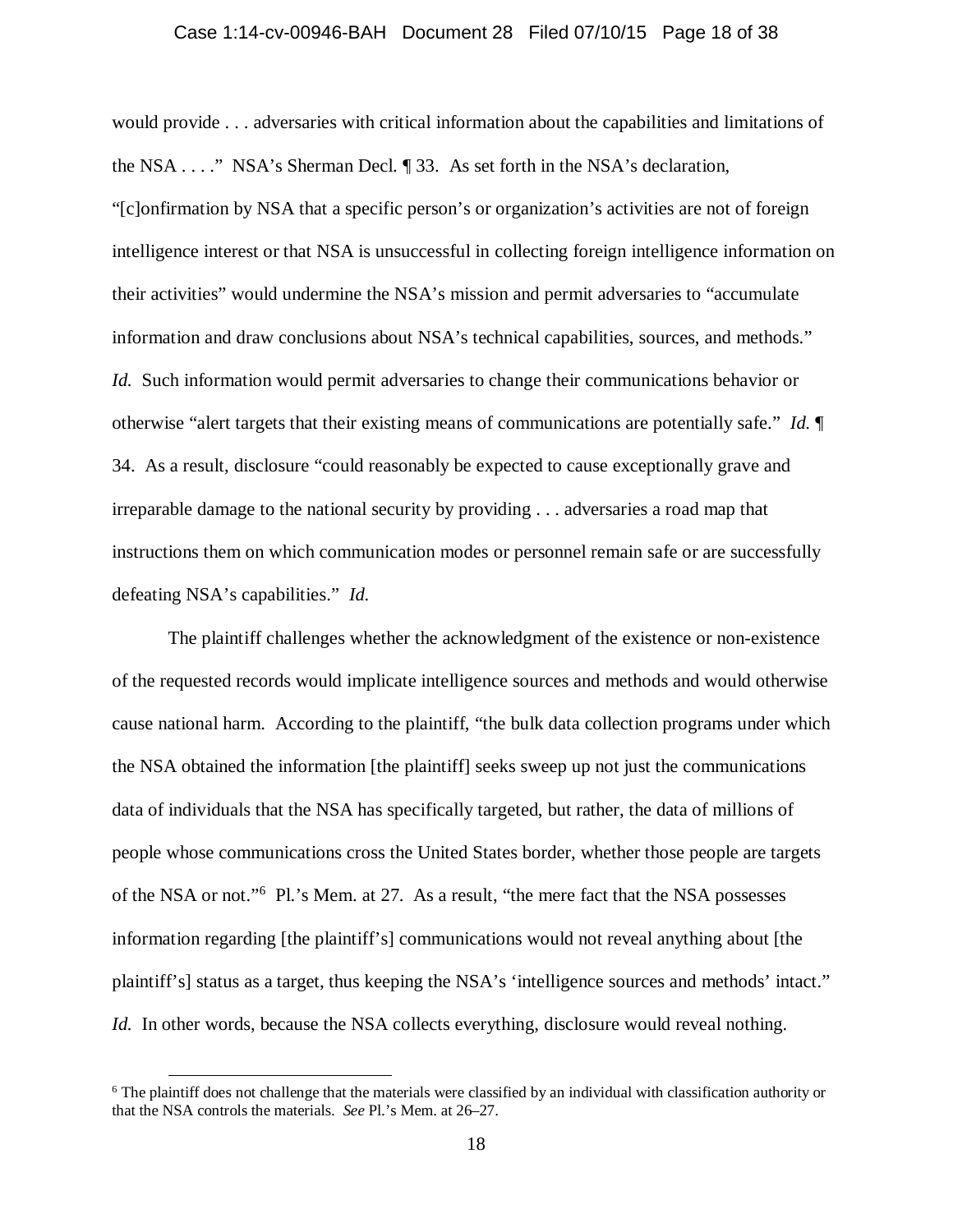## Case 1:14-cv-00946-BAH Document 28 Filed 07/10/15 Page 19 of 38

A variant of the plaintiff's argument was considered and rejected in *Competitive Enterprise Institute v. National Security Agency*, 2015 WL 151465, at \*10, a case that also considered the NSA's issuance of a Glomar response in the context of documents allegedly maintained as a result of the bulk collection of telephony metadata. In *Competitive Enterprise Institute*, the Court expressly rejected the argument "that because the agency has admitted collecting the records in bulk, it would not reveal important intelligence information to acknowledge that EPA officials' calls were swept up in the collection." *Id.* The court reasoned that "were the agency required to confirm or deny the existence of records for specific individuals, it would begin to sketch the contours of the program, including, for example, which providers turn over data and whether the data for those providers is complete." *Id.* Indeed, the D.C. Circuit has cautioned, "'the fact that some information resides in the public domain does not eliminate the possibility that further disclosures can cause harm to intelligence sources, methods and operations.'" *ACLU/DOD*, 628 F.3d at 625 (quoting *Fitzgibbon v. CIA*, 911 F.2d 755, 766 (D.C. Cir. 1990)). "Minor details of intelligence information may reveal more information than their apparent insignificance suggests because, 'much like a piece of jigsaw puzzle, [each detail] may aid in piecing together other bits of information even when the individual piece is not of obvious importance in itself.'" *Larson*, 565 F.3d at 864 (quoting *Gardels*, 689 F.2d at 1106). Just as in *Competitive Enterprise Institute*, the Court finds the NSA's explanation regarding the classification and potential national harm to be both "logical" and "plausible." *See Competitive Enter. Inst.*, 2015 WL 151465, at \*10. Accordingly, the NSA has invoked Exemption 1 properly in support of its Glomar response.

The NSA's invocation of Exemption 3 is likewise proper. The NSA invokes a recognized withholding statute, Section 102A(i)(1) of the National Security Act of 1947, in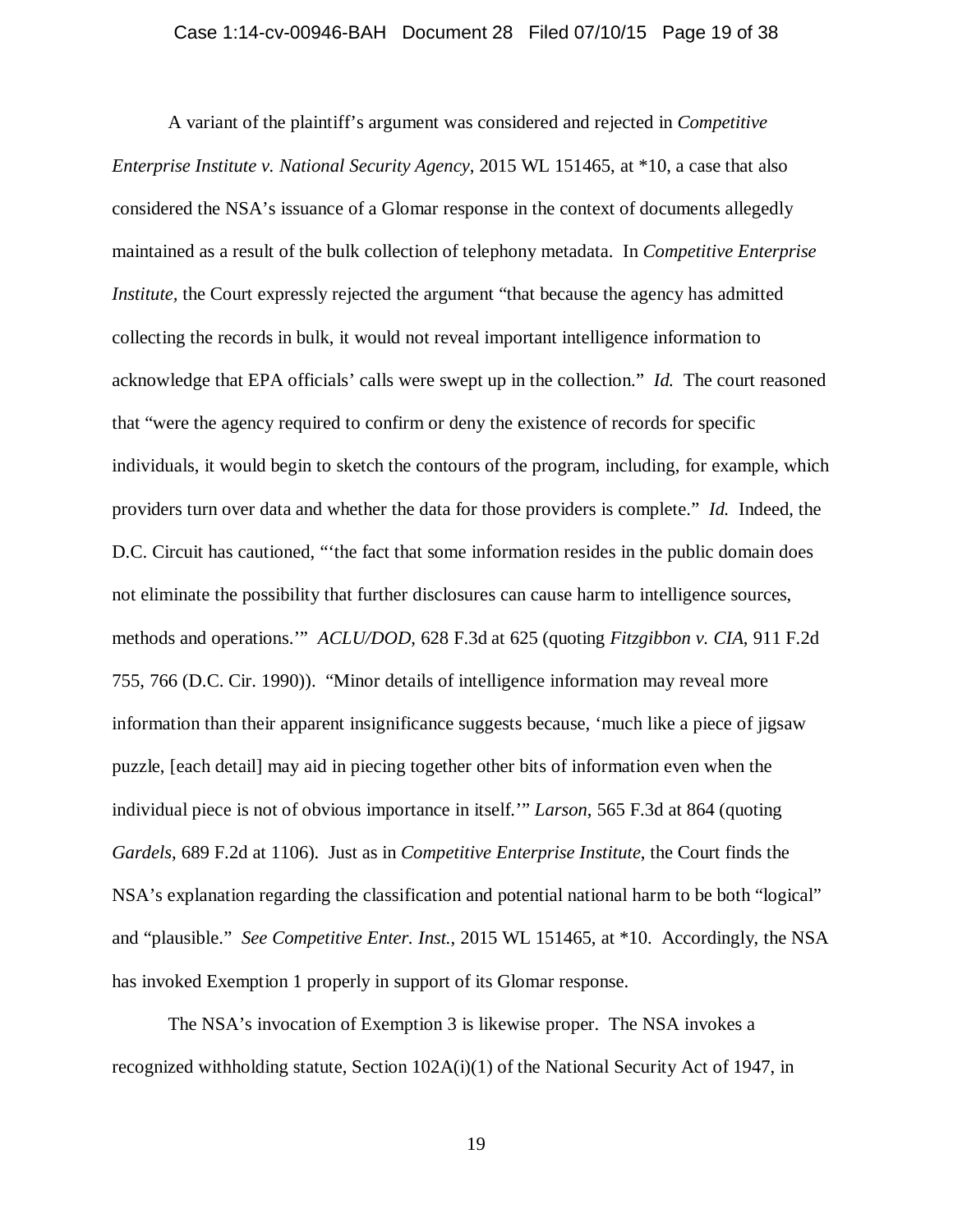## Case 1:14-cv-00946-BAH Document 28 Filed 07/10/15 Page 20 of 38

support of its Glomar response. *See ACLU/DOD*, 628 F.3d at 619. Section 102A(i)(1) protects "intelligence sources and methods from unauthorized disclosure." 50 U.S.C. § 3024. The plaintiff's challenges to Exemption 3 mirror the arguments made in opposition to Exemption 1. Since the Court has found the plaintiff's argument on that score to be unpersuasive, the plaintiff's Exemption 3 argument is similarly unavailing.<sup>[7](#page-19-0)</sup>

## **2.** *The NSA Officially Acknowledged a Limited Subset of Records.*

The central dispute between the parties concerns whether the NSA has previously acknowledged the existence of the records requested by the plaintiff, thereby waiving its right to claim an exemption regarding the existence *vel non* of any responsive records. The plaintiff claims that the NSA has made "multiple official disclosures that it collects a broad and voluminous scope of the telephone and electronic communications data of Americans through a series of programs with the compelled assistance of some of the largest U.S. telecommunications and internet service providers." Pl.'s Mem. at 20. In light of these disclosures, the plaintiff argues that the NSA has waived its right to issue a Glomar response to the plaintiff's FOIA

<span id="page-19-0"></span><sup>&</sup>lt;sup>7</sup> The NSA also relies on two additional statutory provisions as support for withholding under Exemption 3: (1) Section 6 of the National Security Act of 1959 (codified at 50 U.S.C. § 3605), which provides that "[n]othing in this Act or any other law . . . shall be construed to require the disclosure of the organization or any function of the National Security Agency, or any information with respect to the activities thereof . . ."; and (2) a criminal statute, 18 U.S.C. § 798, which prohibits a person from knowingly and willfully disclosing "any classified information . . . concerning the communication intelligence activities of the United States . . . or . . . obtained by the processes of communication intelligence from the communications of any foreign government, knowing the same to have been obtained by such processes." Both statutes qualify as Exemption 3 statutes. *See Larson*, 565 F.3d at 868; *Linder v. NSA*, 94 F.3d 693, 698 (D.C. Cir. 1996). The NSA argues that, with respect to Section 6 of the National Security Act, revealing the existence of the requested records would "disclose information with respect to [NSA] activities, since any information about an intercepted communication concerns an NSA activity," *Linder*, 94 F.3d at 696 (quoting *Hayden v. NSA*, 608 F.2d 1381, 1389 (D.C. Cir. 1979)), and that, with respect to 18 U.S.C. § 798, acknowledging the existence of the requested records would disclose classified information "concerning the communication intelligence activities of the United States," *see Larson*, 565 F.3d at 868 (quoting 18 U.S.C. § 798). *See* Def.'s Mem. at 14–17. The Court need not opine about the sufficiency of these alternative bases, since Section 102A(i)(1) of the National Security Act provides ample support for the propriety of the NSA's invocation of Exemption 3.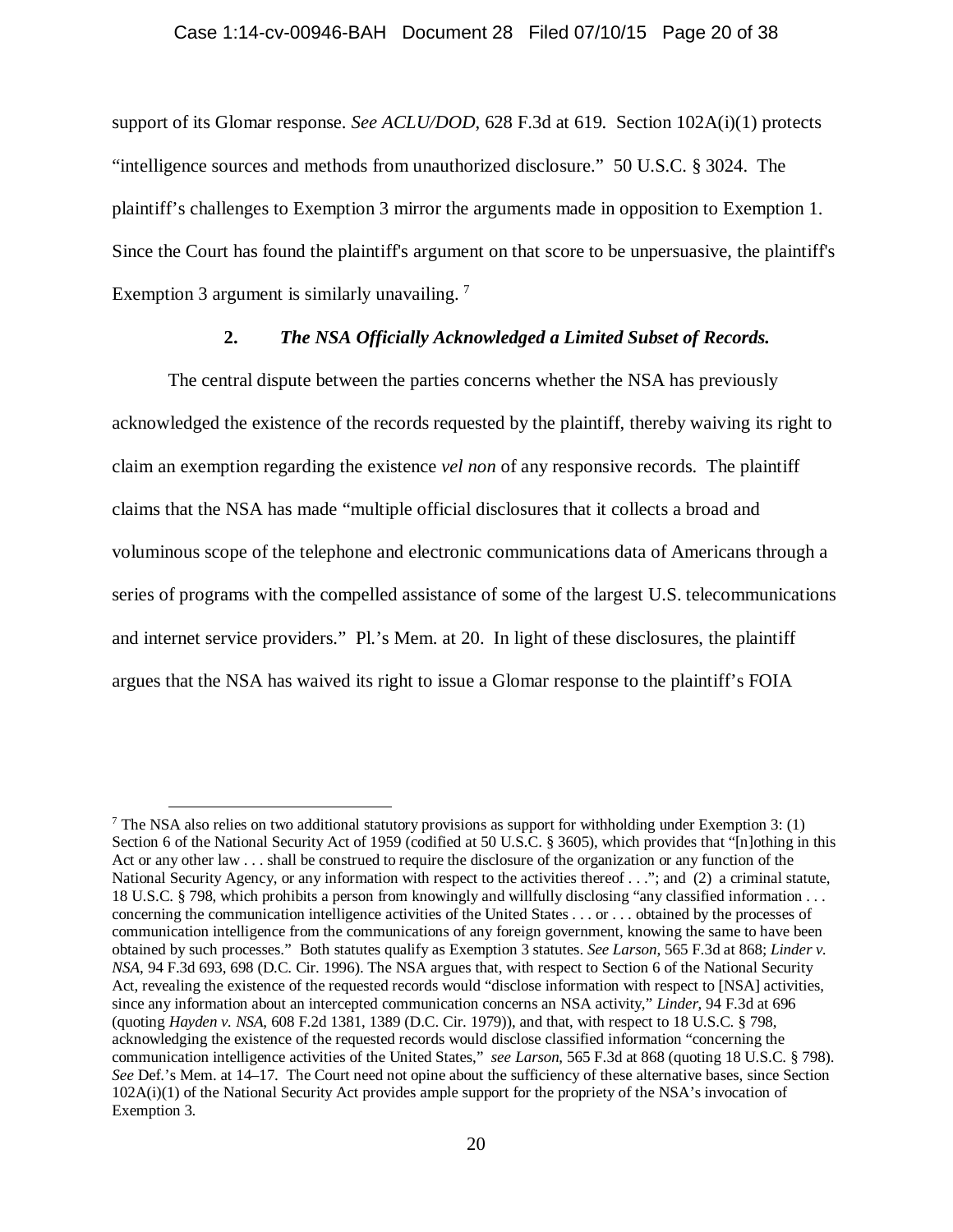### Case 1:14-cv-00946-BAH Document 28 Filed 07/10/15 Page 21 of 38

request, which encompassed "all email, letter, telephonic, or other communications" by the plaintiff. *Id.* at 18–28.

The D.C. Circuit has recognized that if "the agency has officially acknowledged the existence of [a] record, the agency can no longer use a Glomar response, and instead must either: (1) disclose the record to the requester or (2) establish that its contents are exempt from disclosure and that such exemption has not been waived." *Moore*, 666 F.3d at 1333 (citations omitted); *see also Marino v. DEA*, 685 F.3d 1076, 1081 (D.C. Cir. 2012) ("[I]n the context of a Glomar response, the public domain exception is triggered when 'the prior disclosure establishes the existence (or not) of records responsive to the FOIA request,' regardless whether the contents of the records have been disclosed." (quoting *Wolf*, 473 F.3d at 379)). Even so, "[a] strict test applies to claims of official disclosure." *Moore*, 666 F.3d at 1333 (alteration in original) (internal quotation marks omitted). "[I]n order to overcome an agency's Glomar response based on an official acknowledgement, the requesting plaintiff must *pinpoint* an agency record that both matches the plaintiff's request and has been publicly and officially acknowledged by the agency." *Id.* (emphasis added).

An agency's official acknowledgment must meet three criteria:

First, the information requested must be as specific as the information previously released. Second, the information requested must match the information previously disclosed . . . . Third, . . . the information requested must already have been made public through an official and documented disclosure.

*Fitzgibbon,* 911 F.2d at 765; *see also Moore*, 666 F.3d at 1333; *ACLU/DOD*, 628 F.3d at 620– 21; *Wolf*, 473 F.3d at 378. The plaintiff "bears the burden of pointing to 'specific information in the public domain that appears to duplicate that being withheld.'" *EPIC/NSA*, 678 F.3d at 933 (quoting *Wolf,* 473 F.3d at 378). The plaintiff may not, however, point to mere media speculation. *See id.* at 933 n.5 ("[T]he national media are not capable of waiving NSA's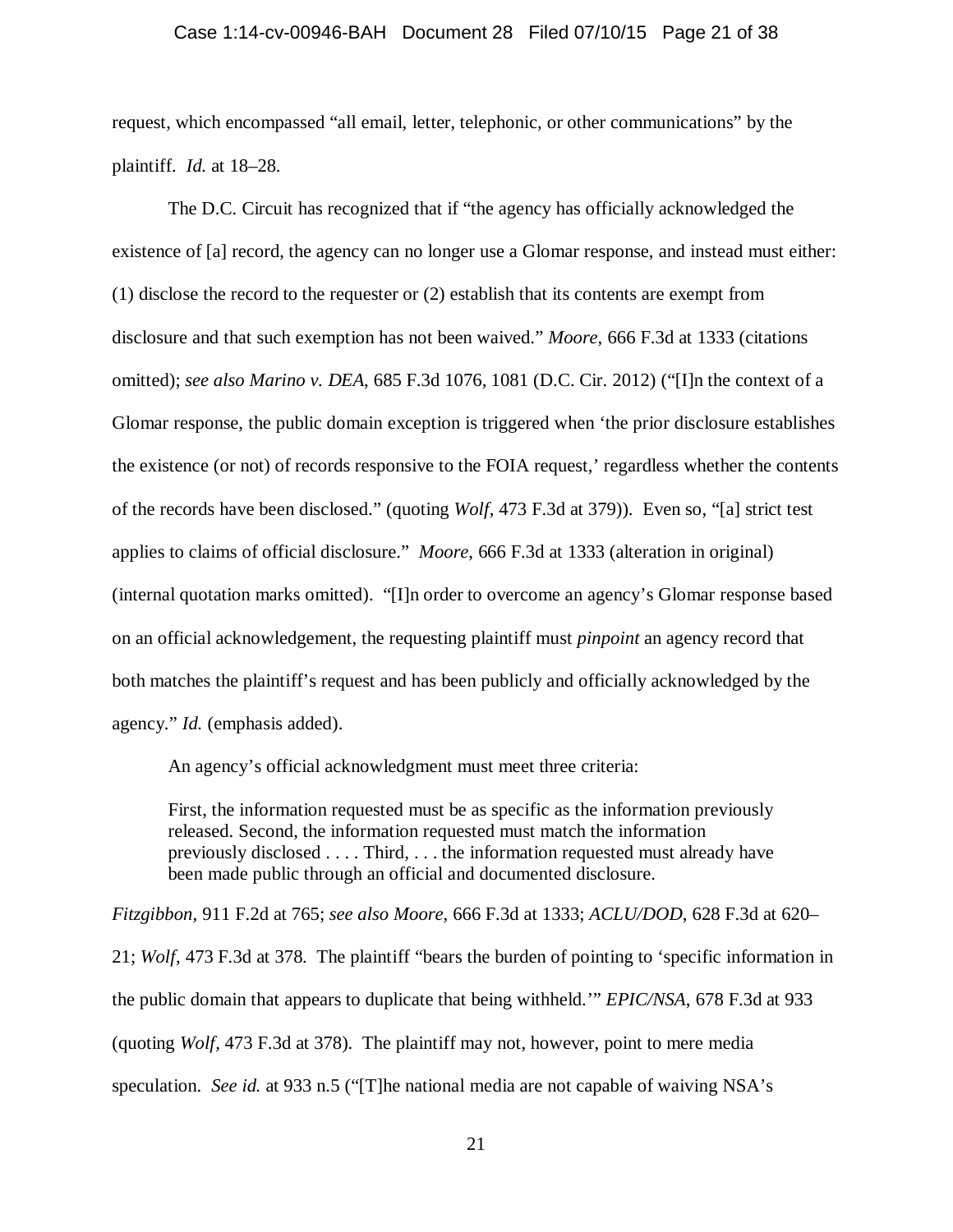### Case 1:14-cv-00946-BAH Document 28 Filed 07/10/15 Page 22 of 38

statutory authority to protect information related to its functions and activities."); *Competitive Enter. Inst.*, 2015 WL 151465, at \*10 ("[S] peculation by the press—no matter how widespread—and disclosures in the press from unnamed sources are not sufficient to waive an agency's right to withhold information under FOIA."). $8$ 

In the present case, the plaintiff points to the NSA's public acknowledgements regarding its various bulk data collection programs—the telephony metadata program, the PR/TT program, the PRISM program, and the upstream collection program—to argue that the NSA has waived its right to issue a Glomar response. As explained below, the Court finds that the NSA has officially acknowledged the collection of certain telephony metadata from Verizon Business Network Services from April 25, 2013 through July 19, 2013, but has not otherwise officially acknowledged its possession of any other records sought by the plaintiff.

## *a) Telephony Metadata Program*

The plaintiff has compiled multiple documents concerning the NSA's telephony metadata program, of which the NSA has acknowledged two publically released FISC orders detailing the program. Specifically, the plaintiff notes that the publically acknowledged FISC Secondary Order directed Verizon Business Network Services to provide to the NSA "on an ongoing daily basis . . . all call detail records or 'telephony metadata' created by Verizon for communications (i) between the United States and abroad; or (ii) wholly within the United States, including local telephone calls." Secondary Order at 2. The Secondary Order was limited to a 90-day period between April 25, 2013 and July 19, 2013, and included the originating and terminating

<span id="page-21-0"></span> <sup>8</sup> Nor may a statement by an anonymous agency insider be deemed an "official acknowledgement" because an anonymous leak is presumptively an unofficial and unsanctioned act. *See ACLU/DOD*, 628 F.3d at 621–22 ("'[I]t is one thing for a reporter or author to speculate or guess that a thing may be so or even, quoting undisclosed sources, to say that it is so; it is quite another thing for one in a position to know of it officially to say that it is so.'" (quoting *Alfred A Knopf, Inc. v. Colby*, 509 F.2d 1362, 1370 (4th Cir. 1975))); *Afshar v. U.S. Dep't of State*, 702 F.2d 1125, 1130–31 (D.C. Cir. 1983) (distinguishing between "official acknowledgement" of information and "[u]nofficial leaks and public surmise").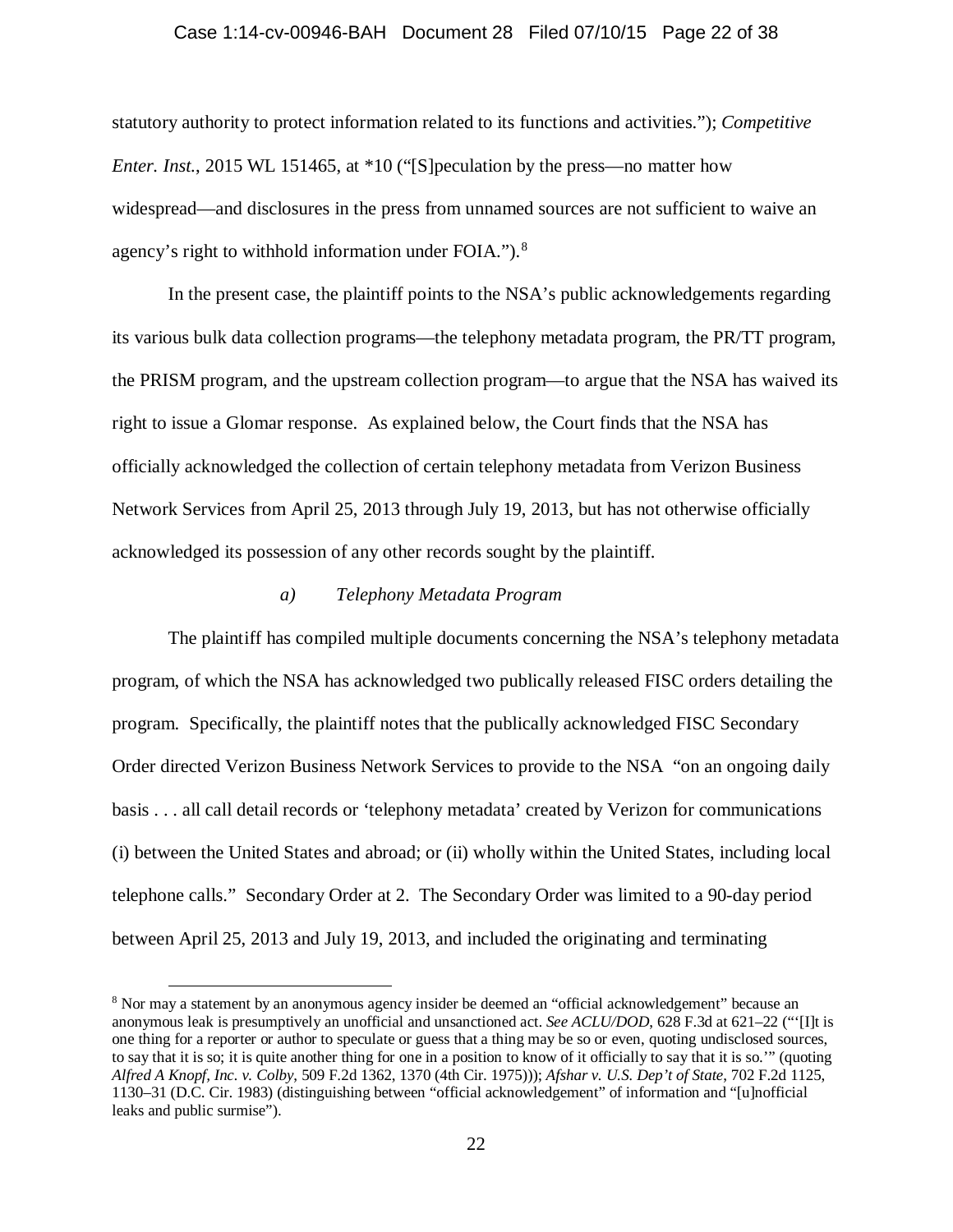## Case 1:14-cv-00946-BAH Document 28 Filed 07/10/15 Page 23 of 38

telephone number along with the time and duration of the call. The plaintiff further contends that the NSA has conceded in public disclosures that the program has been in existence since at least May 2006 and that the NSA has admitted that as of January 3, 2014, "at least 15 different FISC judges have entered a total of 36 orders authorizing NSA's bulk collection of telephony metadata." Reply Supp. Pl.'s Cross Mot. Summ. J. ("Pl.'s Reply") at 9, ECF No. 26 (citing NSA's Shea Decl. ¶¶ 13-14). Taken together, the plaintiff argues that it communicated regularly with its legal counsel, a Verizon Business Network Services subscriber, and therefore, "based on the NSA's own admissions, some of [the plaintiff's] privileged communications with its counsel were almost certainly collected."<sup>[9](#page-22-0)</sup> Pl.'s Reply at 9. Moreover, while the Secondary Order was limited to the period between April 25, 2013 and July 19, 2013, the plaintiff argues that the NSA "has made sufficient public acknowledgements of the recurring, ever-renewing nature of these orders that the existence of prior or subsequent orders is virtually certain." [10](#page-22-1) Pl.'s Reply at 9. Thus, the plaintiff argues, at a minimum, the NSA has acknowledged the existence of records relating to its communications sent through Verizon Business Network Services between April 25, 2013 and July 19, 2013, and, at a maximum, has acknowledged the existence of records

<span id="page-22-0"></span> <sup>9</sup> Throughout its briefing the plaintiff makes much of the fact that the NSA may have intercepted privileged communications between the plaintiff and its counsel. Regardless of the propriety of such interceptions, FOIA is not the appropriate vehicle to vindicate discovery abuses or otherwise conduct discovery. *See Williams & Connolly v. SEC*, 662 F.3d 1240, 1245 (D.C. Cir. 2011) ("FOIA is . . . [not] an appropriate means to vindicate discovery abuses . . . ."); *see also NLRB v. Sears, Roebuck & Co.*, 421 U.S. 132, 144 n. 10 (1975) ("The Act is fundamentally designed to inform the public about agency action and not to benefit private litigants."); *Renegotiation Bd. v. Bannercraft Clothing Co., Inc.*, 415 U.S. 1, 24 (1974) ("Discovery for litigation purposes is not an expressly indicated purpose of the Act."); *Neary v. Fed. Deposit Ins. Corp*., No. 14-1167, 2015 WL 2375395, at \*4 (D.D.C. May 19, 2015) ("'FOIA was not intended to be a discovery tool for civil plaintiffs.'" (internal quotations omitted)); *Johnson v. U.S.* 

<span id="page-22-1"></span><sup>&</sup>lt;sup>10</sup> To showcase the potential breadth of the captured information, the plaintiff points to a draft NSA Inspector General Report from 2009, which indicates that the NSA "could gain access to approximately 81% of the international calls into and out of the United States through three corporate partners: COMPANY A had access to 39%, COMPANY B 28%, and COMPANY C 14%." Pl.'s Mem. at 7. Although the draft report does not identify the three companies, the plaintiff notes that, as of 1999, MCI/Worldcom (now Verizon) was one of the three largest telecommunications providers. *See id.* (citing Common Carrier Bureau, FCC, 1999 International Telecommunications Data (Dec. 2000)).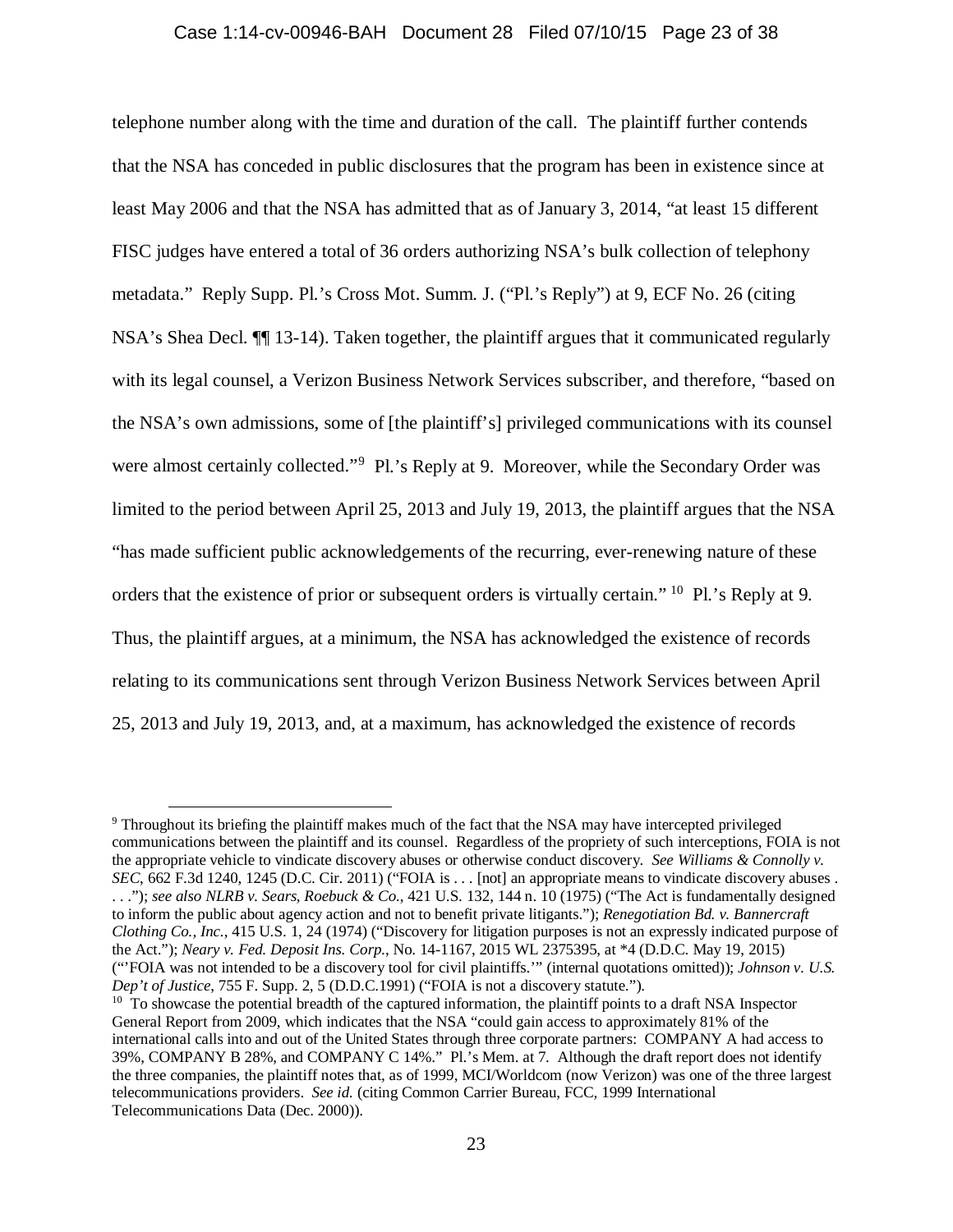### Case 1:14-cv-00946-BAH Document 28 Filed 07/10/15 Page 24 of 38

relating to communications sent through Verizon Business Network Services and other providers since at least May 2006. *See* Pl.'s Reply at 9.

As noted previously, another decision in this District considered the propriety of an NSA Glomar response in light of the NSA's public statements regarding the bulk collection of telephony metadata. In *Competitive Enterprise Institute*, the plaintiff cited many of the same documents relied upon by the plaintiff in the present case: public statements by agency officials; an administration white paper; declarations of agency officials; newspaper reports; court opinions; and the Primary and Secondary Orders. *See* 2015 WL 151465, at \*7–\*10. After examining the statements, the court concluded that the "the sources . . . do not give any indication that the government collects metadata for *all* U.S. phone customers or even the subset of all Verizon Wireless users. As such, they do not show that the government has the specific records they seek." *Id.* at \*5 (emphasis in original). The court's analysis turned on whether the NSA had acknowledged the participation of a service provider in the collection program. The plaintiff seeks to distinguish *Competitive Enterprise Institute* by noting that while the plaintiff in *Competitive Enterprise Institute* sought records relating to Verizon *Wireless*, the plaintiff in the present case has sought records pertaining to Verizon *Business Networks Services*, an acknowledged participant in the program. *See* Pl.'s Supp Aviad. Decl. ¶ 2. The plaintiff is correct, but only with respect to those documents obtained as a result of the officially acknowledged Secondary Order, *i.e.*, the telephony metadata collected from Verizon Business Network Services between April 25, 2013 and July 19, 2013.<sup>11</sup>

<span id="page-23-0"></span><sup>&</sup>lt;sup>11</sup> Although the Secondary Order reflects only that the government *sought* such records from Verizon Business Network Services, the NSA has subsequently confirmed in public declarations that Verizon Business Network Services produced records and participated in the program. *See* NSA's Fleish Decl. ¶ 71 ("[T]he United States has not confirmed or denied the past or current participation of any specific provider in the telephony metadata program apart from the participation of VBNS for the approximately 90 day duration of the now-expired April 25, 2013 FISC Order.").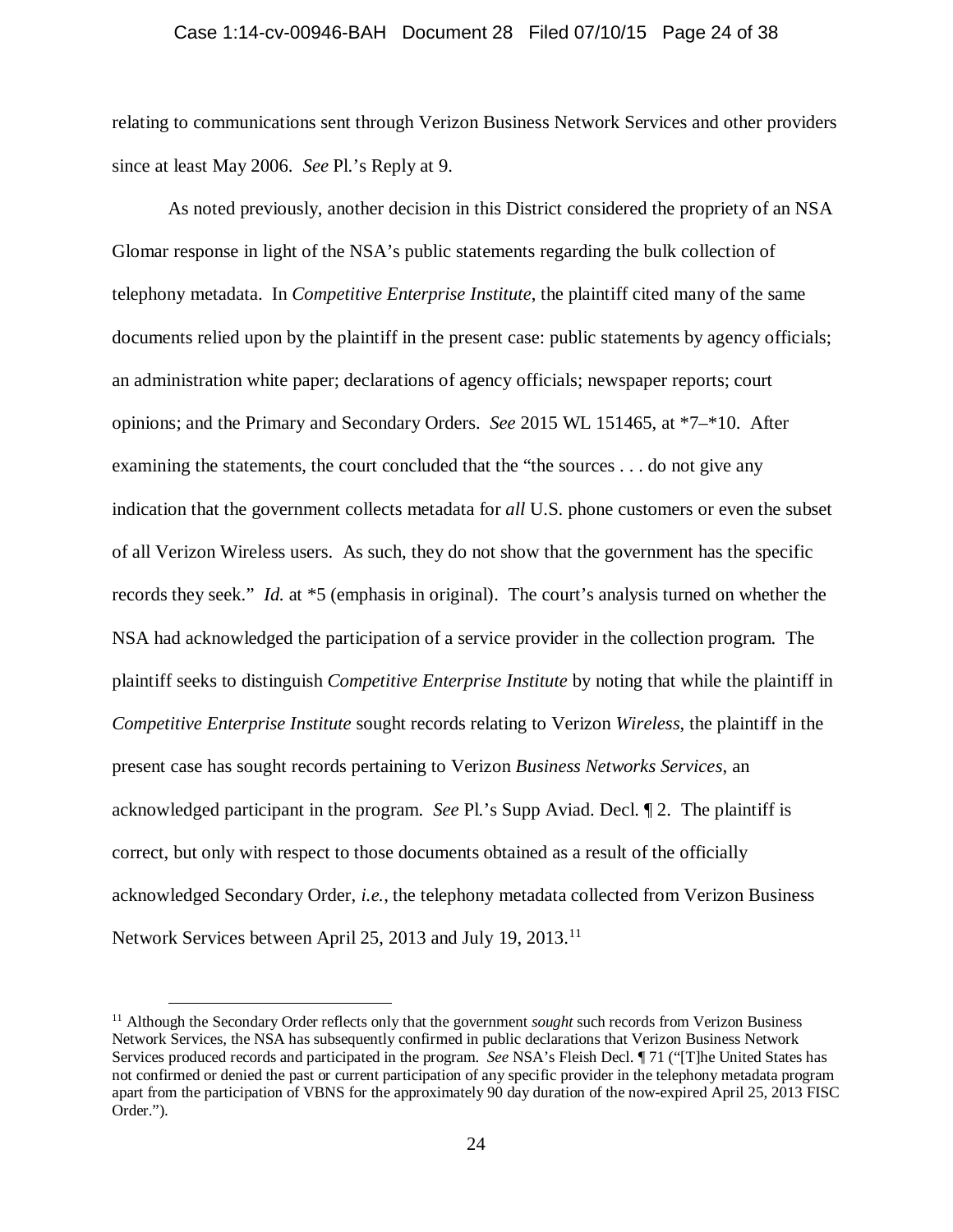## Case 1:14-cv-00946-BAH Document 28 Filed 07/10/15 Page 25 of 38

With respect to other telephone service providers and other periods of time, the plaintiff has not pointed to any disclosures documenting the specific telephone service providers that participated in the program and during what periods of time. Such imprecision will not suffice to overcome the NSA's Glomar response. The D.C. Circuit has expressly directed courts to apply the "official acknowledgement" exception "strictly," such that the "official acknowledgement" only extends to the *specific* records that are acknowledged by the agency. *See Moore*, 666 F.3d at 1333; *Wolf*, 473 F.3d at 378–79. Indeed, this Circuit requires that a plaintiff "*pinpoint* an agency record that both matches the plaintiff's request and has been publicly and officially acknowledged by the agency." *Moore*, 666 F.3d at 1333 (emphasis added). The plaintiff has been unable to pinpoint specific disclosures regarding the participation of other telephone service providers in the NSA's telephony metadata program, a circumstance present in other cases where courts have determined that the NSA did not officially acknowledge any additional participants in the telephony metadata program. *See Elec. Frontier Found. v. U.S. Dep't of Justice*, No. 11- CV-5221, 2014 WL 3945646, at \*5-7 (N.D. Cal. Aug. 11, 2014) (rejecting argument that the identity of participants in the telephony metadata program "has lost its exempt character because the providers' names have been officially acknowledged."); *Competitive Enterprise Institute*, 2015 WL 151465, at \*11.

Rather than pinpoint specific acknowledged disclosures, the plaintiff instead makes a series of logical deductions based on the nature of the telephony metadata program and general media speculation regarding the scope of the program to claim that the NSA has acknowledged other participants in the telephony metadata program. *See* Pl.'s Mem. at 7 (discussing implication of "Federal Communications Commission (FCC) report" discussing AT&T, Verizon, and Sprint as the nation's "three largest international telephone call providers"), *id.* at 8 n.6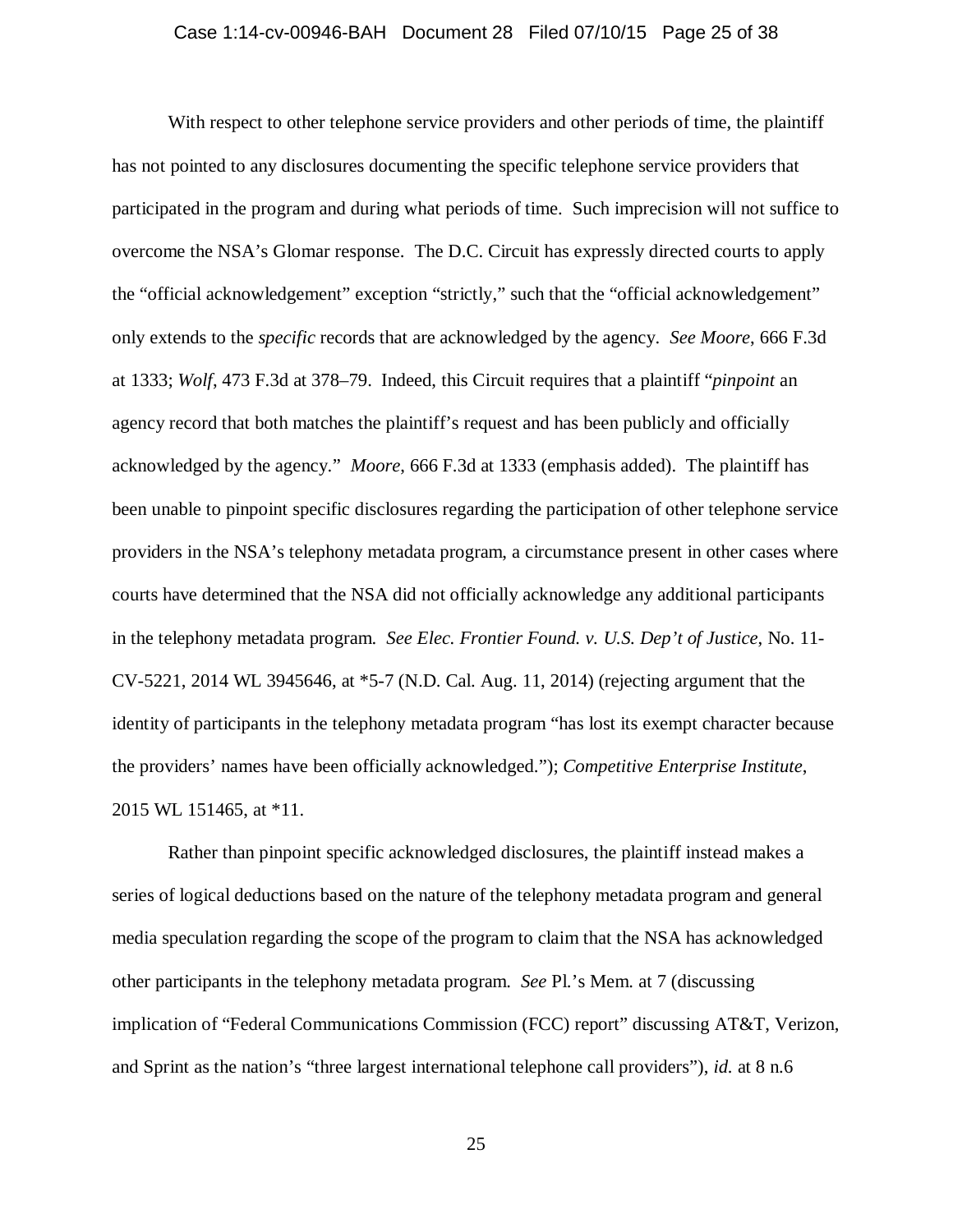## Case 1:14-cv-00946-BAH Document 28 Filed 07/10/15 Page 26 of 38

("The NSA's draft report strongly suggests that  $AT&T$  and Verizon have assisted the NSA in collecting both telephonic and email communications in the past); *id.* at 22–25. Logical deductions may not substitute for official acknowledgements, however. *See Valfells v. CIA*, 717 F. Supp. 2d 110, 117 (D.D.C. 2010) ("Logical deductions are not, however, official acknowledgments."), *aff'd sub nom. Moore v. CIA*, 666 F.3d 1330 (D.C. Cir. 2011).

The plaintiff's further reliance on *ACLU v. CIA*, 710 F.3d 422, 428–29 (D.C. Cir. 2013), is inapposite. In *ACLU*, the D.C. Circuit addressed the ACLU's FOIA request for documents relating to drone strikes. The D.C. Circuit rejected the CIA's Glomar response because the CIA "proffered no reason to believe that disclosing whether it has any documents at all about drone strikes will reveal whether the Agency itself—as opposed to some other U.S. entity such as the Defense Department—operates drones." *ACLU/CIA*, 710 F.3d at 428–29. Instead, the CIA's acknowledgment of its possession of documents relating to drones would reveal only that the CIA maintained an intelligence *interest* in drones. *Id.* at 428. In light of official acknowledgments by the CIA and the President, the Court concluded that it was neither "logical or plausible" for the CIA to contend that confirming the CIA's interest in drones would reveal information not already publically acknowledged. *Id.* Similarly, in the present case, the NSA officially acknowledged the collection of telephony metadata information from Verizon Business Network Services, making it neither logical nor plausible for the NSA to deny this fact now. The NSA's acknowledgement of its possession of telephony metadata from Verizon Business Network Services would reveal no new information not already in the public domain. This is not the case, however, with respect to telephony metadata records from other time periods or other service providers. *See EPIC/NSA*, 678 F.3d at 933 ("EPIC has failed to meet its burden because its blanket request for '[a]ll records of communication between NSA and Google concerning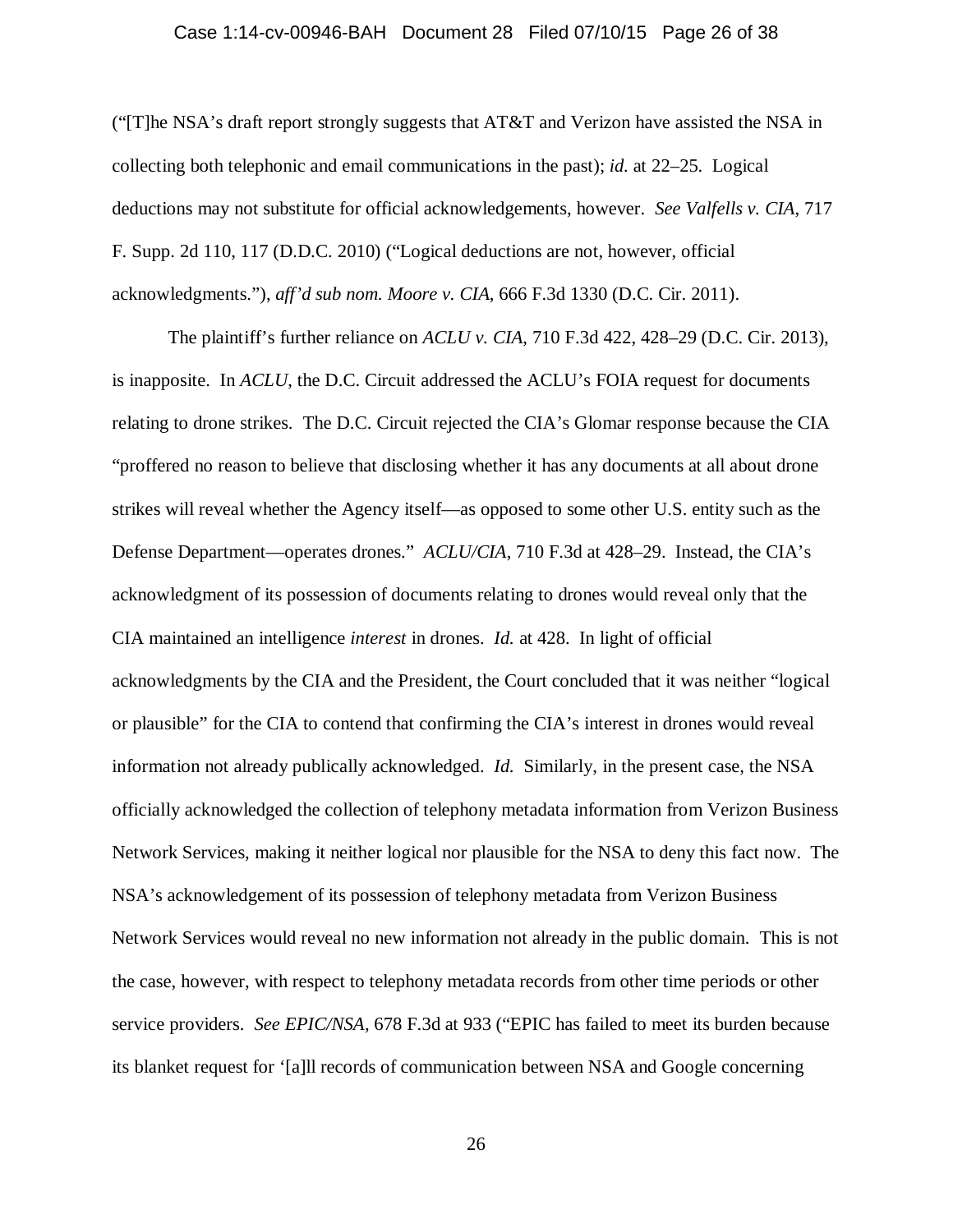### Case 1:14-cv-00946-BAH Document 28 Filed 07/10/15 Page 27 of 38

Gmail' covers a substantially broader swath of information than what NSA has voluntarily published on its website."); *Students Against Genocide v. U.S. Dep't of State*, 50 F.Supp.2d 20, 25 (D.D.C. 1999) ("[T]here is certainly no 'cat out of the bag' philosophy underlying FOIA so that any public discussion of protected information dissipates the protection which would otherwise shield the information sought."). The NSA has not acknowledged any additional participants in the telephony metadata program or acknowledged receiving metadata from Verizon Business Network Services for any period outside of April 25, 2013 to July 19, 2013. To require the NSA to acknowledge the existence or non-existence of materials beyond that limited period would require the NSA to acknowledge information that has not otherwise been publically disclosed.

The plaintiff has been unable to pinpoint an official acknowledgment by the NSA of the specific records sought by the plaintiff beyond those records encompassed by the Secondary Order and relating to Verizon Business Network Services. *Moore*, 666 F.3d at 1333 ("[I]n order to overcome an agency's *Glomar* response based on an official acknowledgment, the requesting plaintiff must pinpoint an agency record that both matches the plaintiff's request and has been publicly and officially acknowledged by the agency."). Accordingly, the Court finds that the NSA's Glomar response was improper insofar as the NSA has previously acknowledged that it collected telephony metadata from Verizon Business Network Services between April 25, 2013 and July 19, 2013, and proper as to all other time periods and service providers.

## *b) Other Electronic Communications*

Although the plaintiff compiled a robust record detailing the public disclosures of the NSA's telephony metadata program, the plaintiff has made no such showing regarding any of the other electronic communications programs—the PR/TT program, the PRISM program, and the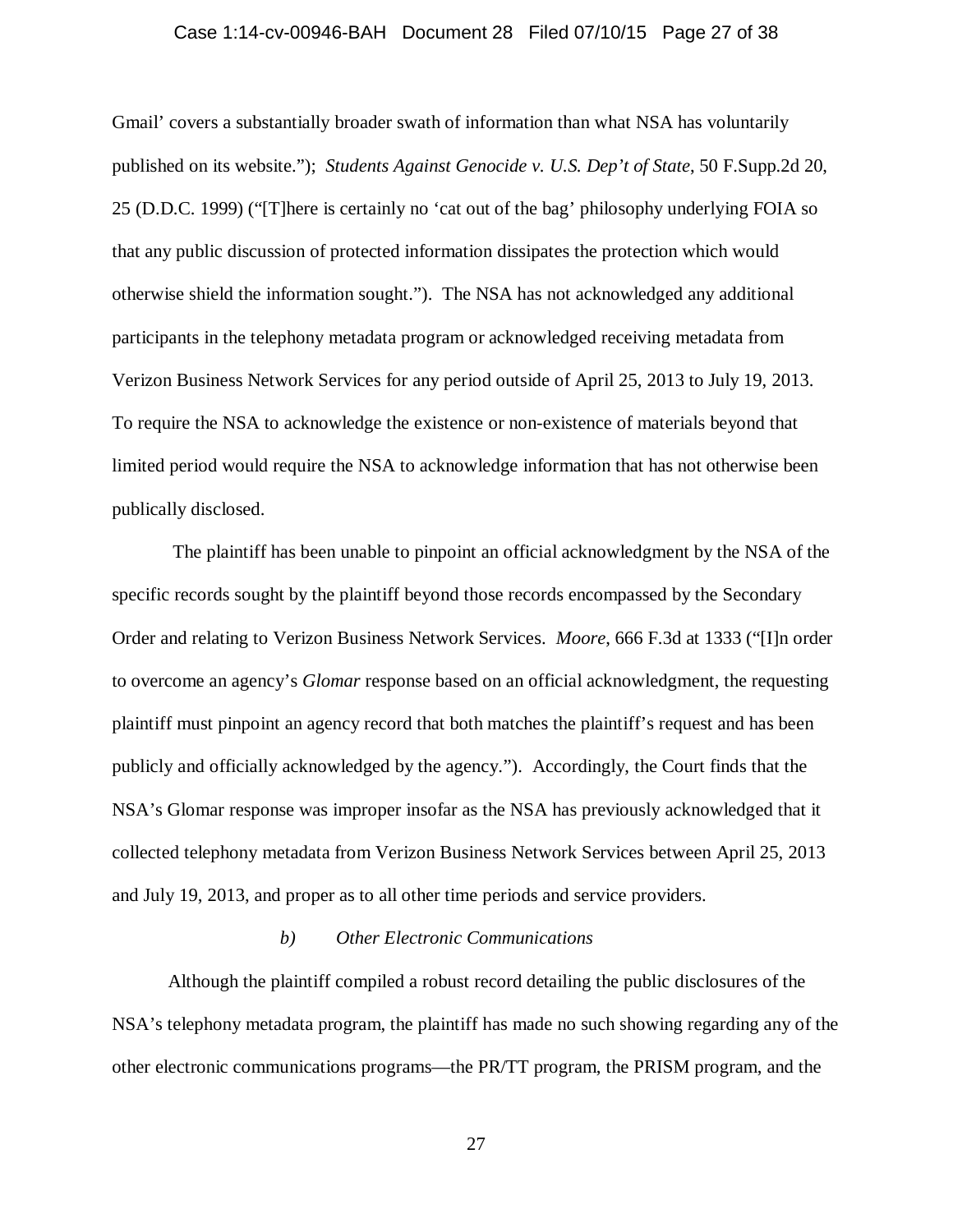### Case 1:14-cv-00946-BAH Document 28 Filed 07/10/15 Page 28 of 38

upstream collection program. [12](#page-27-0) Indeed, to the contrary, the plaintiff *concedes* that the NSA has not acknowledged a service provider with respect to the bulk collection of electronic communications. *See* Pl.'s Mem. at 24 (conceding that the NSA "has not specifically named any telecommunications or Internet service providers participating in its bulk electronic communications collections programs."). Nonetheless, the plaintiff claims that other official acknowledgements are sufficient to override the NSA's Glomar response because the NSA has acknowledged "the broad scope of electronic communications collected through its programs." *Id.* at 25. Yet, for the reasons stated above, speculation by the plaintiff regarding the scope of the programs at issue will not suffice to overcome the NSA's Glomar response. *See Competitive Enter. Inst.*, 2015 WL 151465, at \*9 (upholding Glomar response where plaintiff could "not name the specific companies that have produced this data to the government"). As a result, the plaintiff has failed in its burden to overcome the NSA's Glomar response with respect to all other electronic communications programs.

## **B. Improper Withholding**

Although the NSA's Glomar response was improper with respect to certain Verizon Business Network Services documents, this finding does not end the inquiry into the NSA's FOIA response. The NSA makes the alternative argument that even if its Glomar response was improper as to the limited set of documents relating to Verizon Business Network Services, the terms of the Primary Order and Secondary Order do not permit the NSA to disclose any records to the plaintiff. *See* Mem. Further Supp. Def.'s Mot. Summ. J. ("Def.'s Reply") at 13–15, ECF No. 23.

<span id="page-27-0"></span> $12$  To the extent the NSA has made any acknowledgment regarding the records obtained during the course of the PR/TT program, the NSA has stated that all records obtained through the program have been destroyed. *See* NSA Fleisch Decl. ¶ 76 n.32 ("On December 7, 2011, the NSA completed the destruction of all PR/TT metadata collected under the authorization of the FISC from the agency's repositories.").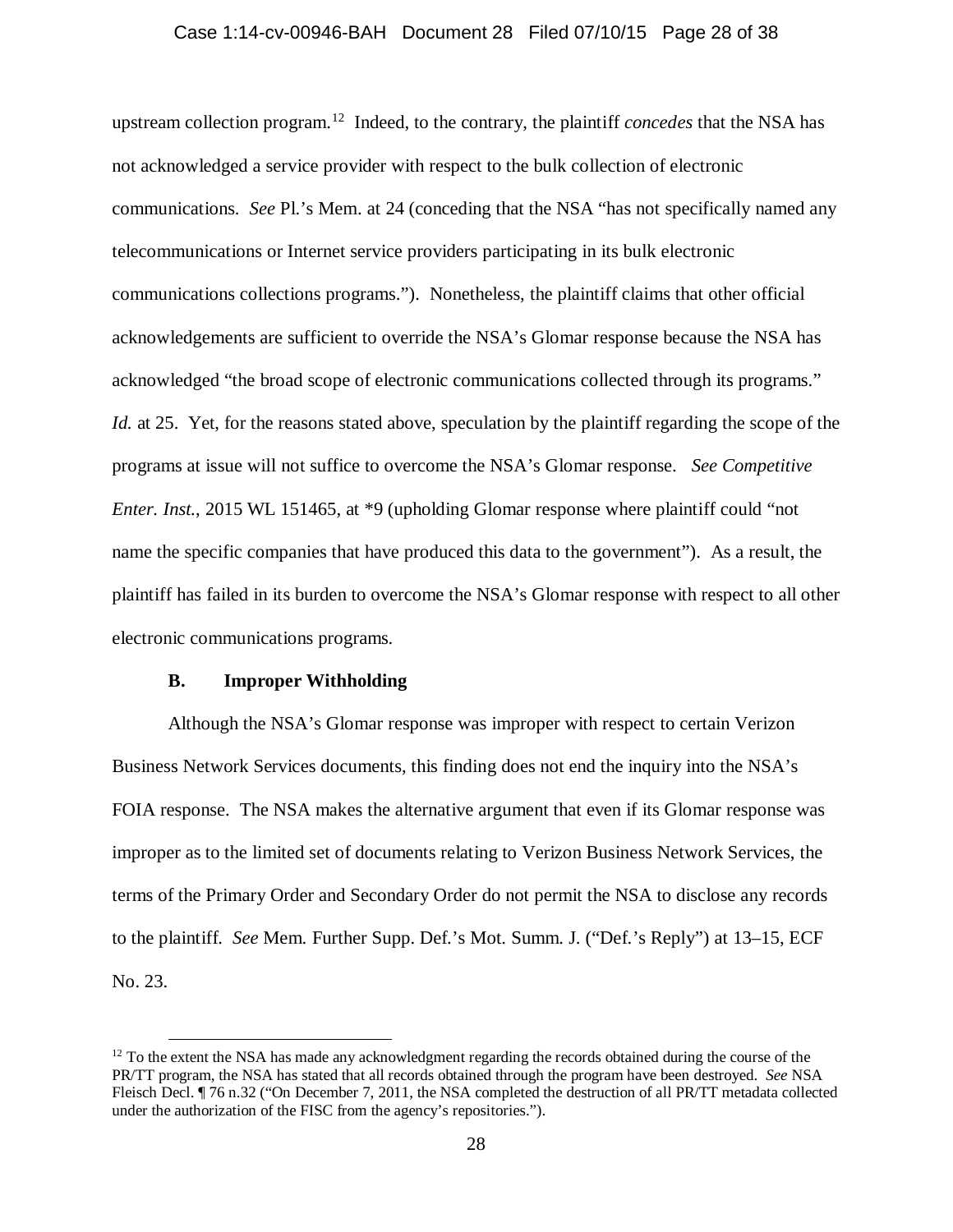## Case 1:14-cv-00946-BAH Document 28 Filed 07/10/15 Page 29 of 38

FOIA confers jurisdiction on the district court to compel an agency to release requested records only if those records are "improperly withheld." *Morgan*, 923 F.2d at 196 (internal quotation marks omitted). An improper withholding does not occur, and the FOIA does not apply, when documents are withheld pursuant to a court order specifically enjoining their release. In such circumstances, the agency "simply [has] no discretion . . . to exercise" and, thus, "has made no effort to avoid disclosure." *GTE Sylvania, Inc. v. Consumers Union of U.S., Inc.,* 445 U.S. 375, 386 (1980). As the D.C. Circuit explained in *Morgan*, "respect for the judicial process requires the agency to honor the injunction . . . . " 923 F.2d at 197 (citing *GTE Sylvania, Inc.*, 445 U.S. at 386–87). Although *GTE Sylvania* dealt with the situation of a court-ordered injunction, its core holding has not been so limited. Rather, where a court order circumscribes an agency's ability to produce documents such that the agency has "no discretion" to release the documents, the agency's failure to release documents will not be deemed improper. *See, e.g.*, *GTE Sylvania,* 445 U.S. at 386 (injunction); *Morgan*, 923 F.2d at 197 (sealing order); *Judicial Watch, Inc. v. U.S. Dep't of Justice*, 65 F. Supp.3d 50, 52 (D.D.C. Local Civil Rule 84.9); *Wagar v. U.S. Dep't of Justice*, 846 F.2d 1040, 1046-47 (6th Cir. 1988) (consent order); *see also Senate of Commw. of P.R. v. U.S. Dep't of Justice*, No. 84-1829, 1993 WL 364696, at \*6 (D.D.C. Aug. 24, 1993) ("The Supreme Court has held that records covered by an injunction, protective order, or held under court seal are not subject to disclosure under FOIA." (internal citations omitted)).

Ultimately, "the proper test for determining whether an agency improperly withholds records [subject to a court order] is whether the [order], like an injunction, *prohibits* the agency from disclosing the records." *Morgan*, 923 F.2d at 197 (emphasis in original). The agency bears the burden of demonstrating that the responsive records are not subject to disclosure under the terms of a court order. *Id.* at 198. Merely stating that responsive records are subject to a court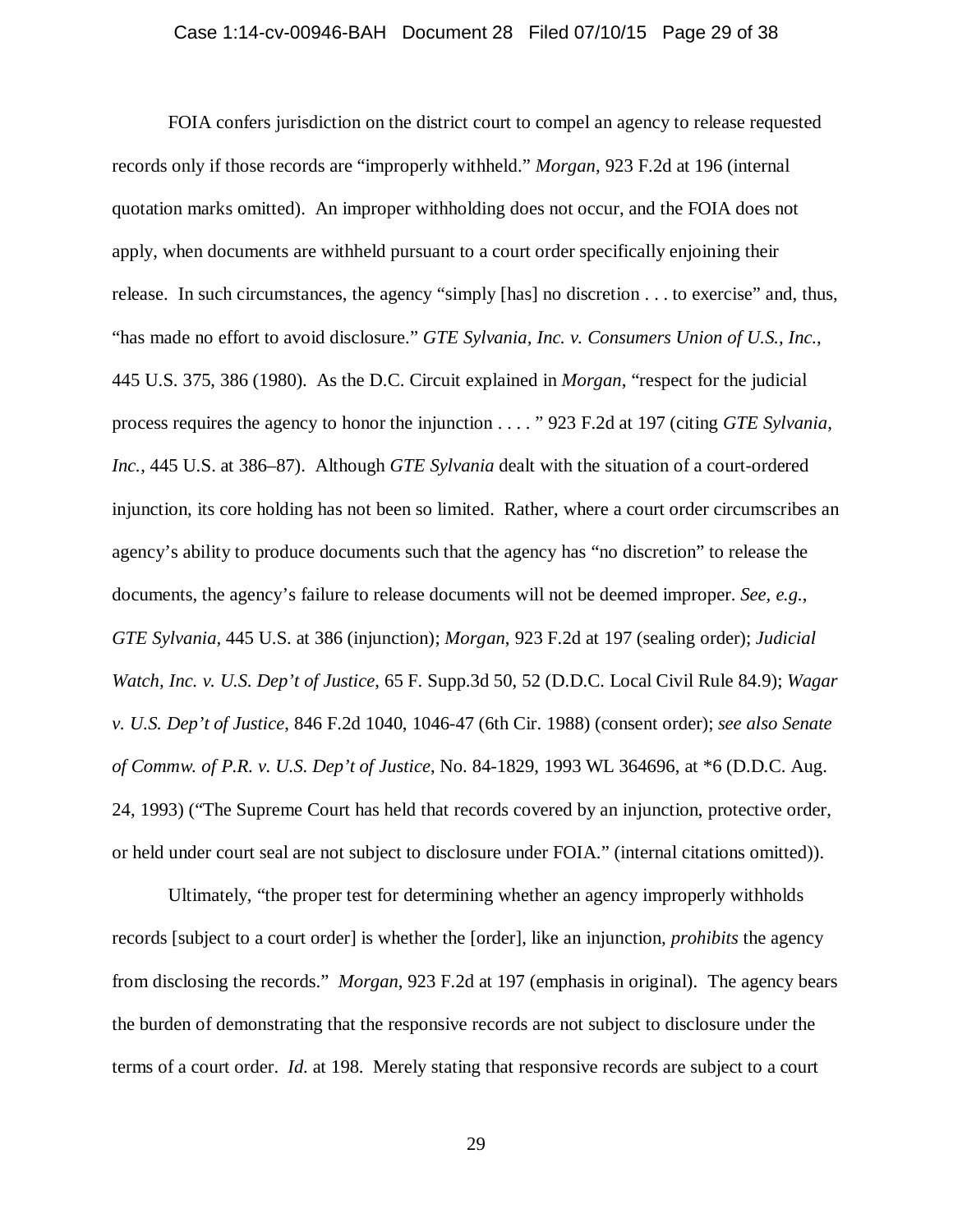## Case 1:14-cv-00946-BAH Document 28 Filed 07/10/15 Page 30 of 38

order or other restriction is insufficient to demonstrate that "the court issued the [order] with the intent to prohibit the agency from disclosing the records," as required under the *Morgan* standard. *See Morgan*, 923 F.2d at 198 ("If the [agency] obtains a clarifying order stating that the [order] prohibits disclosure, the [agency] is obviously entitled to summary judgment."); *see also Awan v. U.S. Dep't of Justice*, 10 F. Supp. 3d 96, 107 (D.D.C 2014) (finding "that the defendants have not established the Southern District's sealing order as a proper basis for withholding the over decade old material witness warrant affidavit under the FOIA" where defendants lacked clarifying order), *vacated* 46 F. Supp. 3d 90, 92 (D.D.C. 2014) (concluding "that the government's withholding of the material witness warrant affidavit in compliance with the sealing order does not constitute an improper withholding under the FOIA" after the government obtained clarifying order); *Concepcion v. FBI*, 699 F.Supp.2d 106, 111–114 (D.D.C. 2010); *Senate of Commw. of P.R*, 1993 WL 364696, at \*6–7, (D.D.C. Aug. 24, 1993).

The agency may satisfy its burden under *Morgan* by referring to (1) the order itself; (2) extrinsic evidence, such as papers filed with the court that provide the rationale for the sealing; (3) orders of the same court in similar cases that explain the purpose of the order; or (4) the court's general rules of procedures governing the order. *Morgan*, 923 F.2d at 198; *Concepcion*, 699 F.Supp.2d at 111. Upon finding that an order prohibits the agency from releasing the records, the agency is entitled to summary judgment on its withholding of the records. *Morgan*, 923 F.2d at 198. A review of the *Morgan* factors reveals that the NSA has no discretion to disclose the requested documents and its withholding in the present case was proper.

The text of the Primary Order makes plain the NSA's lack of discretion to access and disclose to the plaintiff the requested metadata. Indeed, the Primary Order permits the agency to access metadata records only in certain defined circumstances. Specifically, the Primary Order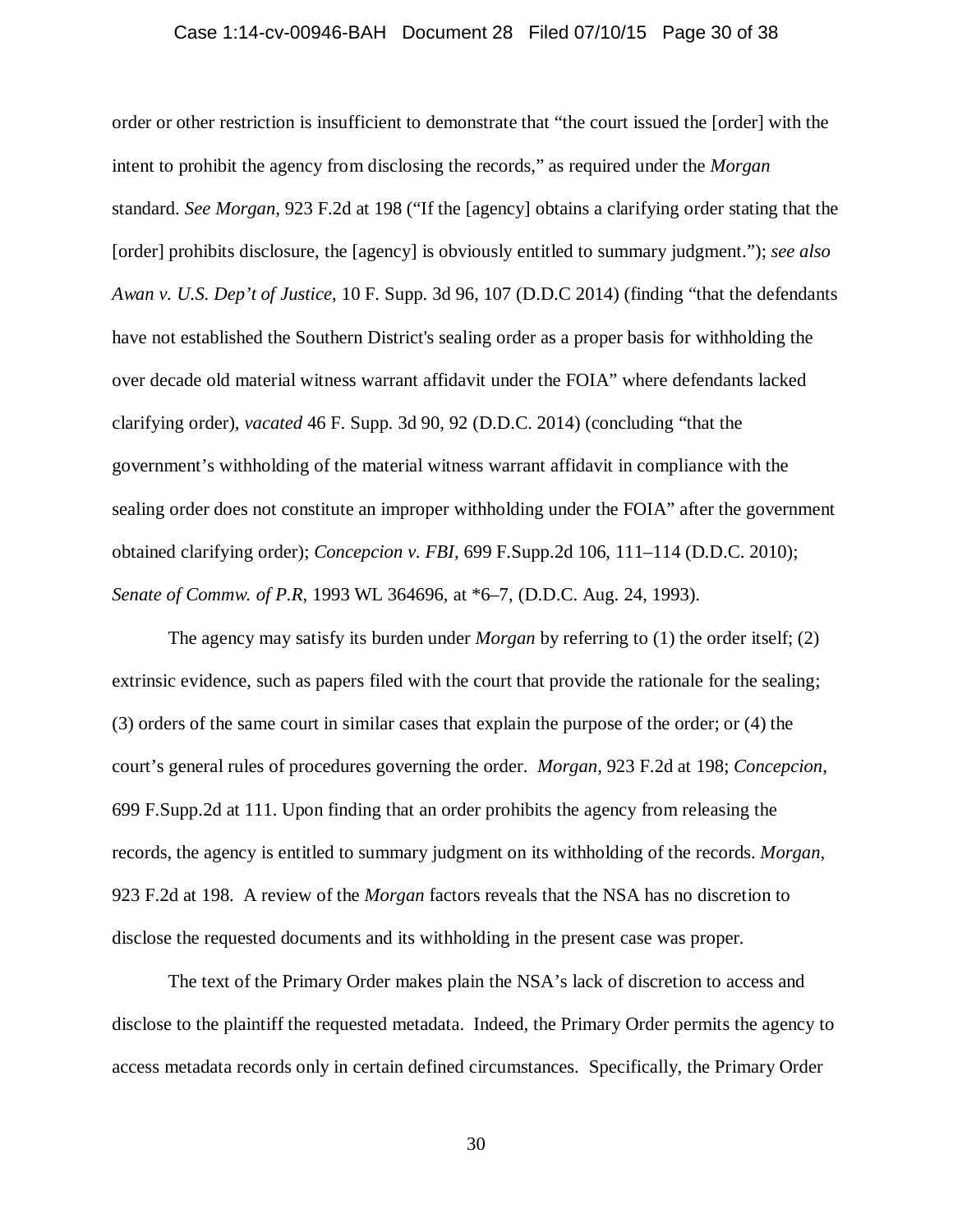## Case 1:14-cv-00946-BAH Document 28 Filed 07/10/15 Page 31 of 38

"prohibit[s]" the government "from accessing business record metadata acquired pursuant to this Court's orders in the above-captioned docket and its predecessors . . . for *any purpose except as described herein*." Primary Order at 2 (emphasis added). The Primary Order designates two purposes. First, certain authorized technical personnel "may access the . . . metadata for purposes of obtaining foreign intelligence information." *Id.* Second, "technical personnel may access the . . . metadata to perform those processes needed to make it usable for intelligence analysis." *Id.* Neither scenario affords the NSA the discretion to access the metadata for purposes of complying with the plaintiff's FOIA request.

Although the Primary Order does not make specific reference to FOIA, the Primary Order is clear that the metadata may not be accessed "for *any* purpose except as" permitted by the Primary Order. Given the context of the Primary Order, the broad language regarding "*any* purpose" is sufficient to encompass FOIA. Such strict limitations regarding access to the collected metadata make abundant sense. In permitting the NSA to collect large amounts of personal information regarding U.S. citizens, the FISC was careful to put limitations on its access and use. The metadata may be accessed only for certain limited purposes (foreign intelligence) and only in certain limited ways (using specially approved searches). To permit FOIA plaintiffs (and thereby the public at large) access to all of the collected metadata would be to undermine the careful architecture erected by the FISC and enshrined in the Primary Order.

Likewise, the Primary Order restricts the subsequent dissemination of metadata information. Before the NSA may disseminate information pertaining to any U.S. person, certain high-level officials "must determine that the information identifying the U.S. person is in fact related to counterterrorism information and that it is necessary to understand the counterterrorism information or assess its importance." Primary Order at 3. To be sure, the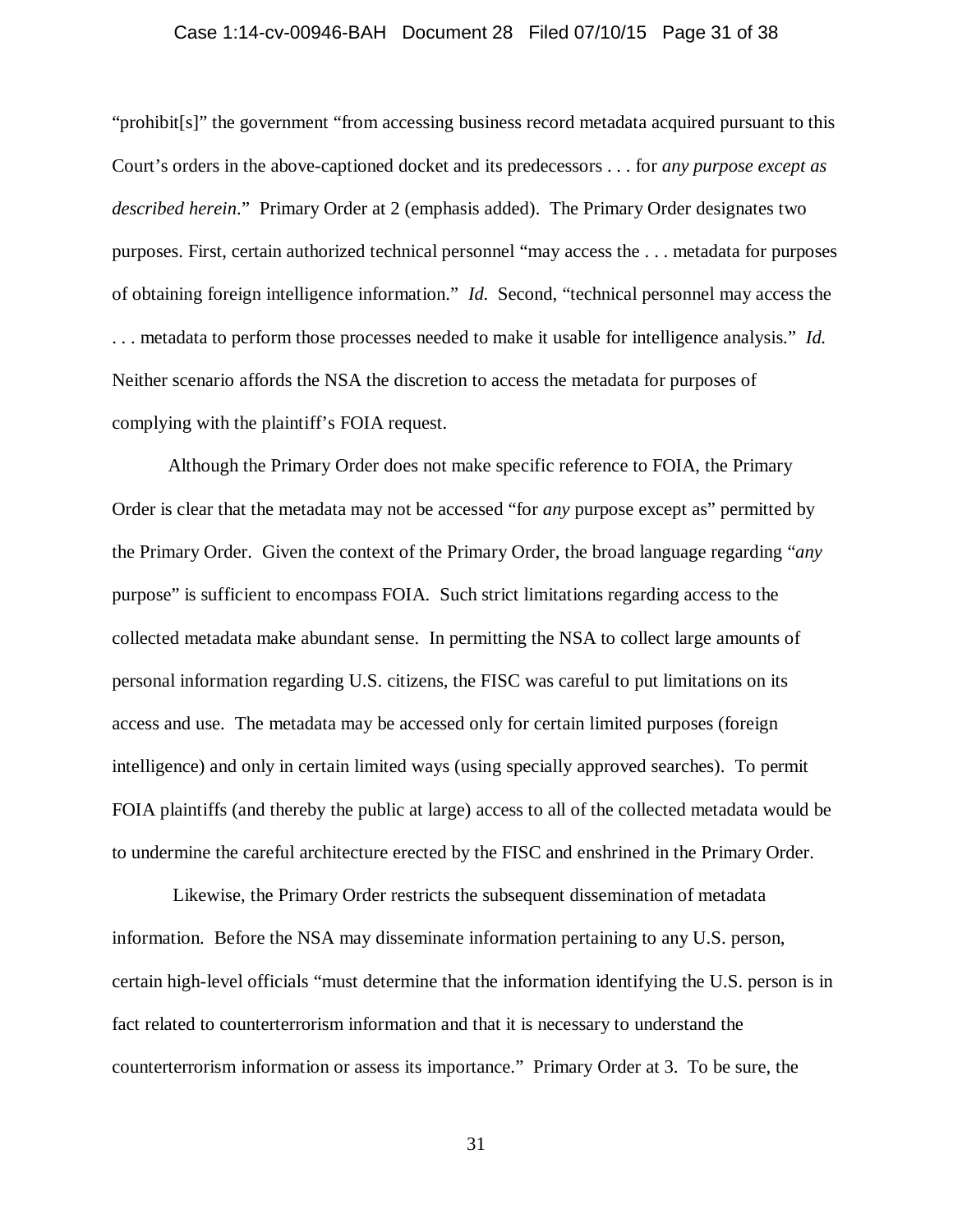## Case 1:14-cv-00946-BAH Document 28 Filed 07/10/15 Page 32 of 38

Primary Order does contemplate disclosure of the accessed metadata beyond the NSA in certain limited scenarios, including disclosure to the Executive Branch in order to (1) "enable them to determine whether the information contains exculpatory or impeachment information or is otherwise discoverable in legal proceedings" and (2) "facilitate their lawful oversight functions." *Id.* While such language might ordinarily weigh against the NSA in the *Morgan* analysis, the Primary Order's relative flexibility on disclosure is of less importance in the present case. As discussed, the NSA is forbidden under the terms of the Primary Order from *accessing* the collected telephony metadata in order to respond to the plaintiff's FOIA request. In other words, the only responsive telephony metadata records that the Primary Order might permit the NSA to disseminate concern telephony metadata records *previously accessed* as a result of an authorized search as part of an ongoing investigation. Consequently, the NSA "would only have communications in its searchable intelligence files of entities that are related to foreign intelligence investigations" because those were the only searches that would have been previously authorized under the Primary Order. Def.'s Reply at 9. Yet the existence or nonexistence of such records as they relate to the plaintiff has never been acknowledged by the NSA. The records are therefore properly covered by the NSA's Glomar response and no disclosure is required.

Both the limitations upon the Court's holding and the peculiar circumstances of this case require highlighting. The instant case presents multiple competing interests all of significant public concern: personal privacy; national security; and transparency in government, along with the related concern of ensuring agency accountability. Under the plaintiff's theory on the applicability of the FOIA in this case, the telephony metadata records (and any email communications) held in databases by the NSA could potentially be searched and accessed by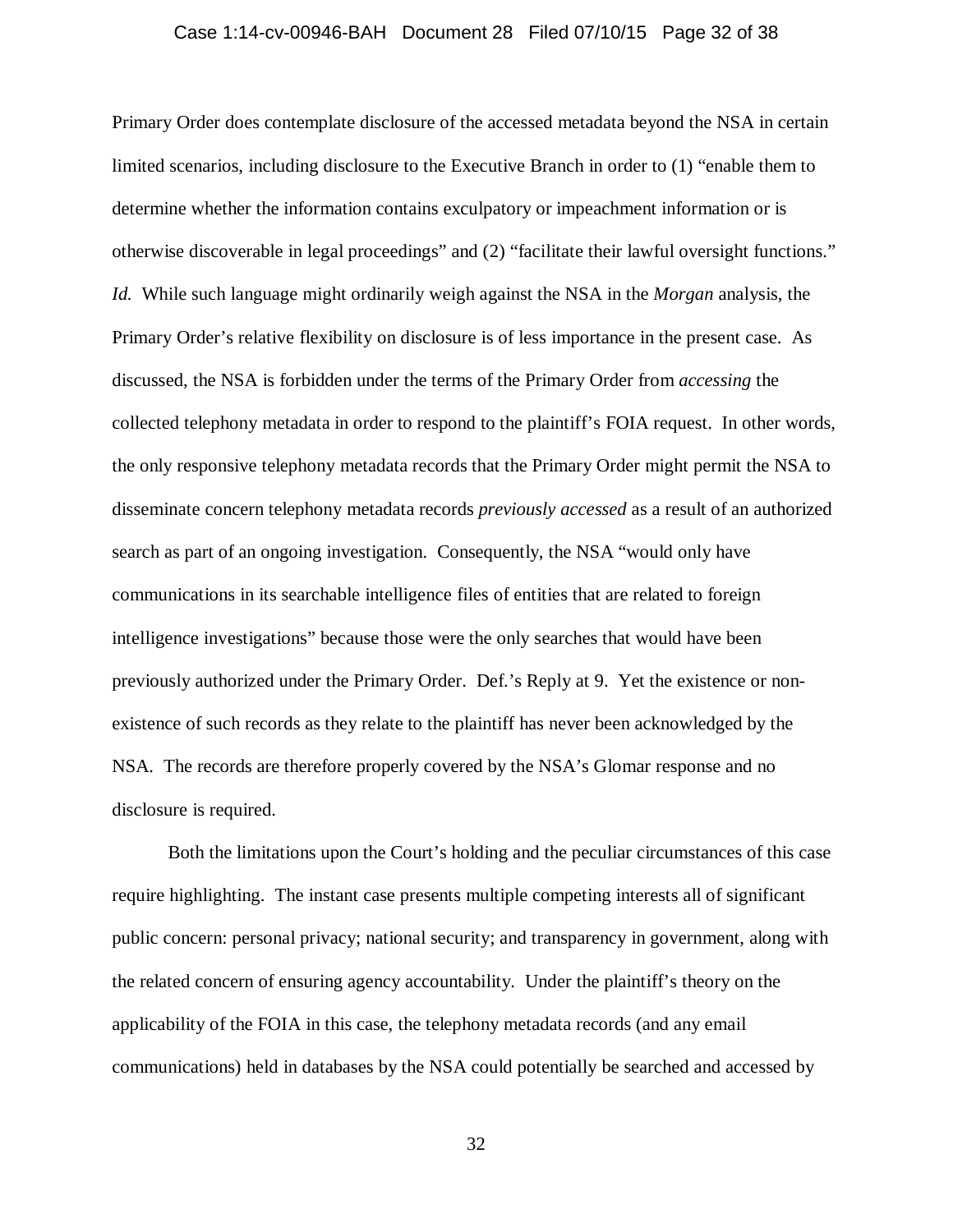### Case 1:14-cv-00946-BAH Document 28 Filed 07/10/15 Page 33 of 38

any person through the timely submission of a FOIA request.<sup>[13](#page-32-0)</sup> Fortunately, the FISC orders at issue carefully balanced the competing interests: The materials obtained pursuant to the telephony metadata program may be accessed only in the most limited fashion, and *not* for purposes of the FOIA. Given the plain language in the Primary Order and the general context of the telephony metadata program, the Court will not require the NSA to seek clarification from the FISC regarding whether the Primary Order contemplates prohibiting disclosure under the FOIA. Rather, as the Primary Order makes clear, the NSA is not permitted to access the requested materials for purposes of complying with a FOIA request. As a result, the NSA's failure to comply with the plaintiff's request was not "improper" and the NSA will not be required to disclose the requested documents to the plaintiff.

### **C. Defendant's Search**

As noted, the NSA did not issue a Glomar response as to the entirety of the plaintiff's FOIA request. Rather, the NSA conducted a search for documents relating to the nonintelligence records sought by the plaintiff, *i.e.*, the plaintiff's request for documents relating to its business contracts and pending civil and criminal cases. The NSA's search yielded no results and the plaintiff correspondingly challenges the adequacy of the NSA's search for responsive records.

"The court applies a reasonableness test to determine the adequacy of a search methodology." *Morley*, 508 F.3d at 1114 (internal quotations and citations omitted) "[T]he adequacy of a FOIA search is generally determined not by the fruits of the search, but by the appropriateness of the methods used to carry out the search." *Iturralde v. Comptroller of* 

<span id="page-32-0"></span><sup>&</sup>lt;sup>13</sup> The plaintiff's theory also would raise the analytically "fraught" issue of when the querying of a database constitutes the creation of a new record not subject to FOIA. *See Nat'l Sec. Counselors v. C.I.A*., 960 F. Supp. 2d 101, 160 n.28 (D.D.C. 2013). This issue was not formally framed by the parties and does not require resolution here.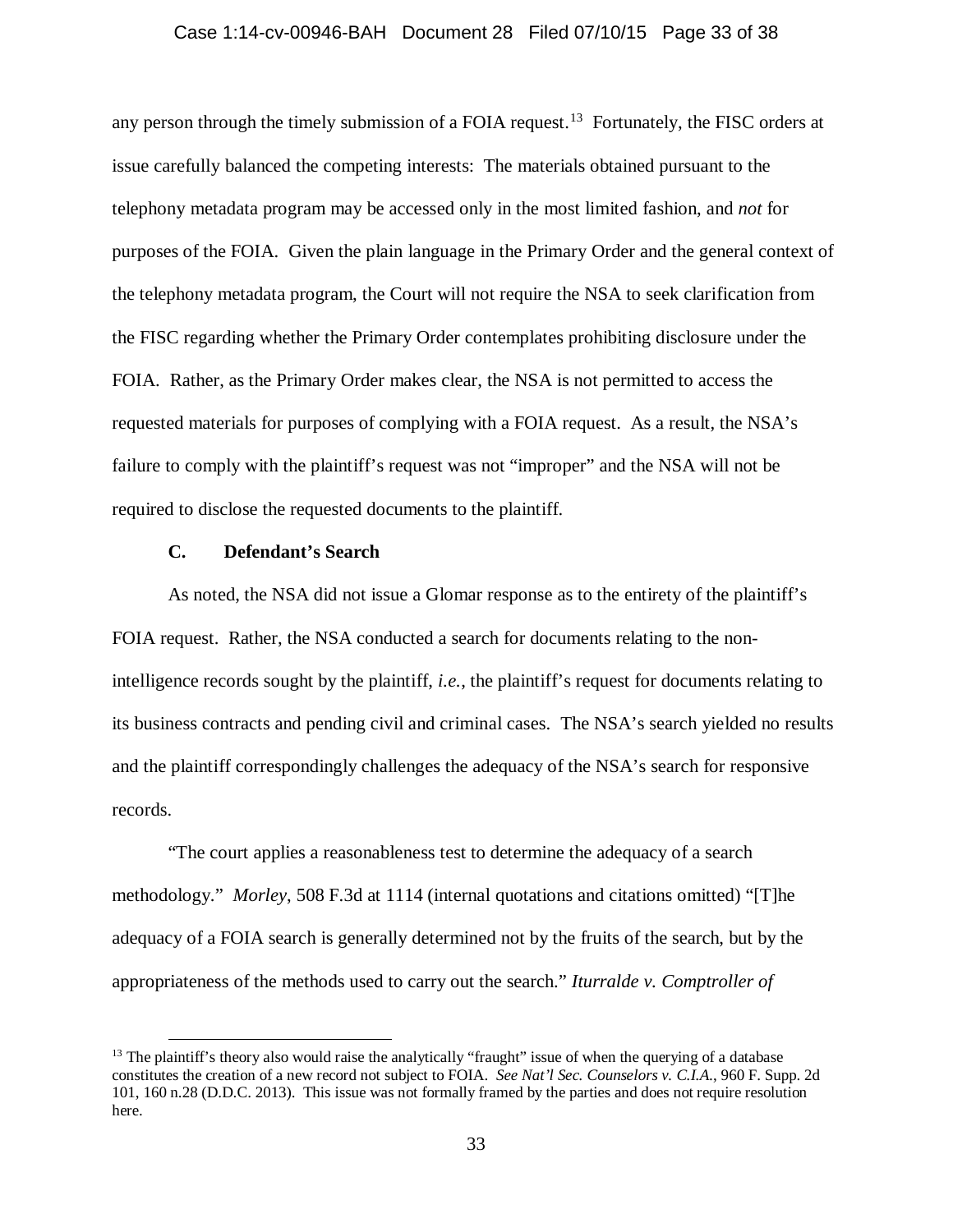## Case 1:14-cv-00946-BAH Document 28 Filed 07/10/15 Page 34 of 38

*Currency*, 315 F.3d 311, 315 (D.C. Cir. 2003). "An agency may establish the adequacy of its search by submitting reasonably detailed, nonconclusory affidavits describing its efforts." *Baker & Hostetler LLP v. U.S. Dep't of Commerce*, 473 F.3d 312, 318 (D.C. Cir. 2006). "'Agency affidavits are accorded a presumption of good faith, which cannot be rebutted by purely speculative claims about the existence and discoverability of other documents.'" *DeBrew*, 2015 WL 3949421, at \*2 (quoting *SafeCard Servs., Inc. v. SEC*, 926 F.2d 1197, 1200 (D.C. Cir. 1991)).

Agency affidavits should identify the terms search and explain how the search was conducted. *See Morley*, 508 F.3d at 1122 (citing *Oglesby v. U.S. Dep't of Army*, 920 F.2d 57, 68 (D.C. Cir. 1990)). The agency must submit, "[a] reasonably detailed affidavit, setting forth the search terms and the type of search performed . . . is necessary to afford a FOIA requester an opportunity to challenge the adequacy of the search and to allow the district court to determine if the search was adequate in order to grant summary judgment." *Debrew*, 2015 WL 3949424, at \*2 (quoting *Oglesby*, 920 F.2d at 68). Only where "a review of the record raises substantial doubt, particularly in view of 'well defined requests and positive indications of overlooked materials,'" is summary judgment inappropriate. *Iturralde*, 315 F.3d at 314 (quoting *Valencia– Lucena v. U.S. Coast Guard*, 180 F.3d 321, 326 (D.C. Cir. 1999)). In the end, "[t]o prevail on summary judgment, the 'agency must show beyond material doubt . . . that it has conducted a search reasonably calculated to uncover all relevant documents.'" *Elliott v. U.S. Dep't of Agric.*, 596 F.3d 842, 851 (D.C. Cir. 2010) (quoting *Weisberg v. U.S. Dep't of Justice*, 705 F.2d 1344, 1351 (D.C. Cir. 1983)).

The NSA presents two affidavits from the NSA's Associate Director for Policy and Records in support of its search for records in the present case. The NSA tasked "its Office of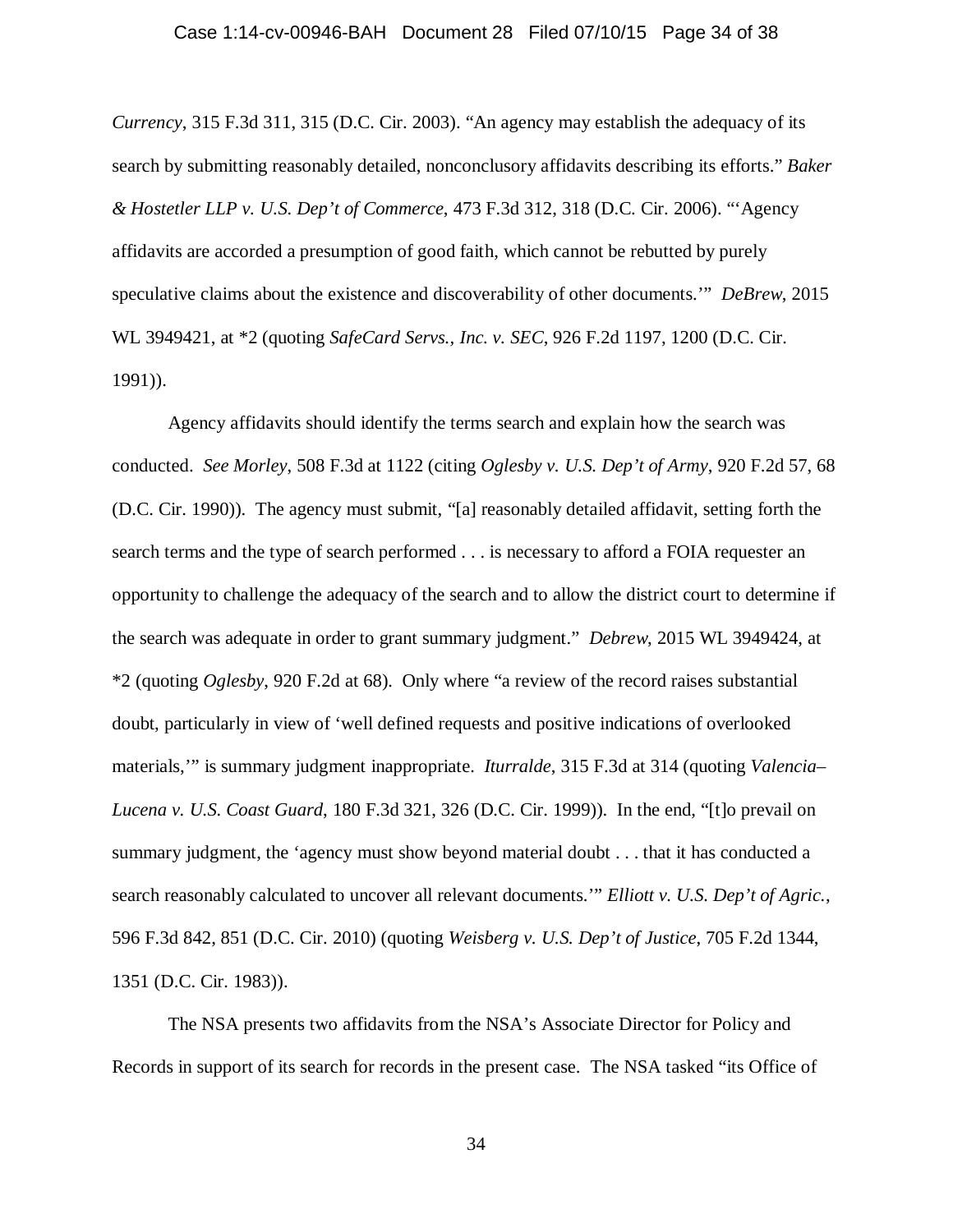## Case 1:14-cv-00946-BAH Document 28 Filed 07/10/15 Page 35 of 38

General Counsel, its acquisition organization, and its logistics organization" to conduct the relevant searches. NSA's Sherman Decl. ¶ 27. These organizations were chosen as they were deemed to be the organizations "that would possess records responsive to the Plaintiff's FOIA request, if any such records existed," as only those organizations maintained contract and litigation-related records. *Id.* The NSA determined that "[n]o other non-intelligence organization within the NSA would have such records" and that "if any non-intelligence related information response to the Plaintiff's FOIA request existed at the NSA, it would have been located by these three organizations in their respective filing system based on the search methodology" employed. NSA's Suppl. Sherman Decl. ¶¶ 2, 4. The NSA queried the records of the relevant organizations using three variants of the plaintiff's name and the numbers for the relevant contract. The records databases contained memoranda, meeting minutes, reports, manuals, and other documents. NSA's Sherman Decl. ¶ 27. Within the Office of General Counsel, attorneys also searched their Microsoft Outlook email accounts while administrative personnel and paralegals searched the organization's litigation filings systems. *Id.* The NSA also searched the "contracting management information system database," which is maintained in support of the NSA's contracting activity. *Id.* No responsive records were found as a result of any of these searches.

The plaintiff objects to the adequacy of the NSA's search, challenging both the scope of the search and the search terms employed. Neither objection withstands scrutiny. First, the plaintiff attacks the NSA's decision to limit its search of records to those contained in the Office of General Counsel, the acquisitions organization, and the logistics organization. The plaintiff argues that "[b]ecause those organizations only handle matters on behalf of the NSA, there was no reason for them to possess documents regarding contracts and lawsuits that did not involve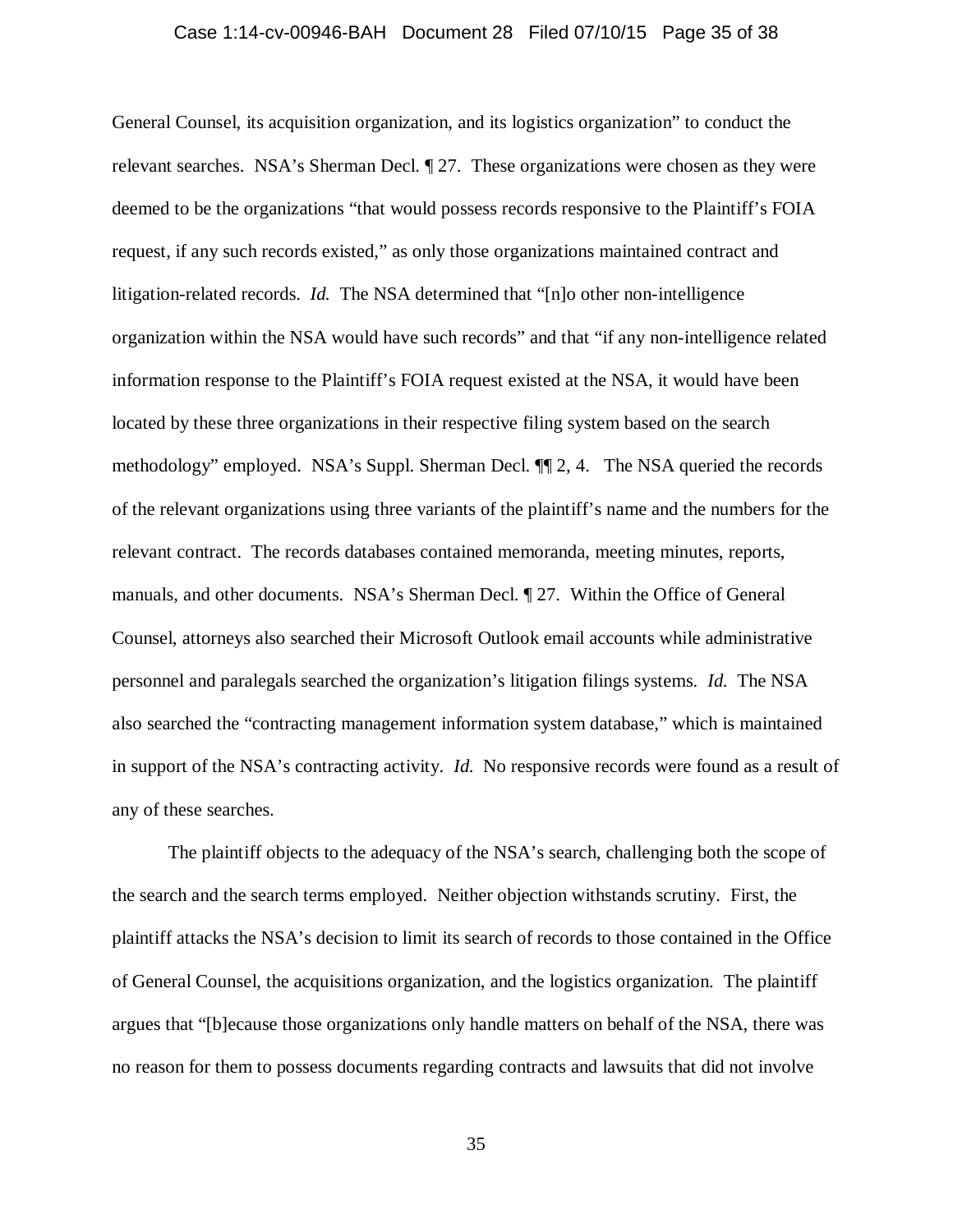#### Case 1:14-cv-00946-BAH Document 28 Filed 07/10/15 Page 36 of 38

the Agency." Pl.'s Mem. at 30. The plaintiff misconstrues the nature of the NSA's search. The NSA searched these organizations because "[n]o other *non-intelligence organization* within the NSA would have [contract or litigation related records] because these other organizations would only have records of individuals and organizations . . . that have some affiliation with the NSA." NSA's Suppl. Sherman Decl. ¶ 2 (emphasis added). The fact that these organizations were unlikely to maintain the requested contracting and litigation records reflects not on the NSA's choice of organizations to search but on the nature of the plaintiff's FOIA request: the plaintiff sought records concerning a company with which the NSA neither engaged in contracts nor contract litigation.

Second, the plaintiff attacks the use of search terms employed by the NSA. The NSA used three variations of the plaintiff's name and the contract numbers for its search.<sup>14</sup> The plaintiff posits that the NSA should have used alternative search terms to yield responsive documents. Specifically the plaintiff suggests that the NSA should have included "PWC" as a search term, along with the legal case numbers for the relevant litigation. Pl.'s Reply at 16–17. Although the parties did agree regarding the scope of one of the plaintiff's requested categories of information, the parties did not discuss, and the plaintiff did not suggest, the use of any specific search terms. *See* NSA's Sherman Decl. ¶ 19.

"In general, the adequacy of a search is 'determined not by the fruits of the search, but by the appropriateness of [its] methods.'" *Hodge v. FBI*, 703 F.3d 575, 579 (D.C. Cir. 2013) (quoting *Iturralde*, 315 F.3d at 315). "[T]here is no bright-line rule requiring agencies to use the search terms proposed" by a plaintiff. *Physicians for Human Rights v. U.S. Dep't of Def.*, 675

<span id="page-35-0"></span> $14$  The plaintiff argues that the NSA failed to identify its search terms because it did not use quotation marks to designate the search terms identified in its declaration. *See* Pl.'s Reply at 15. The Court declines the plaintiff's invitation to impose a quotation marks requirement on the NSA as context reveals the terms in question to be the search terms employed by the NSA.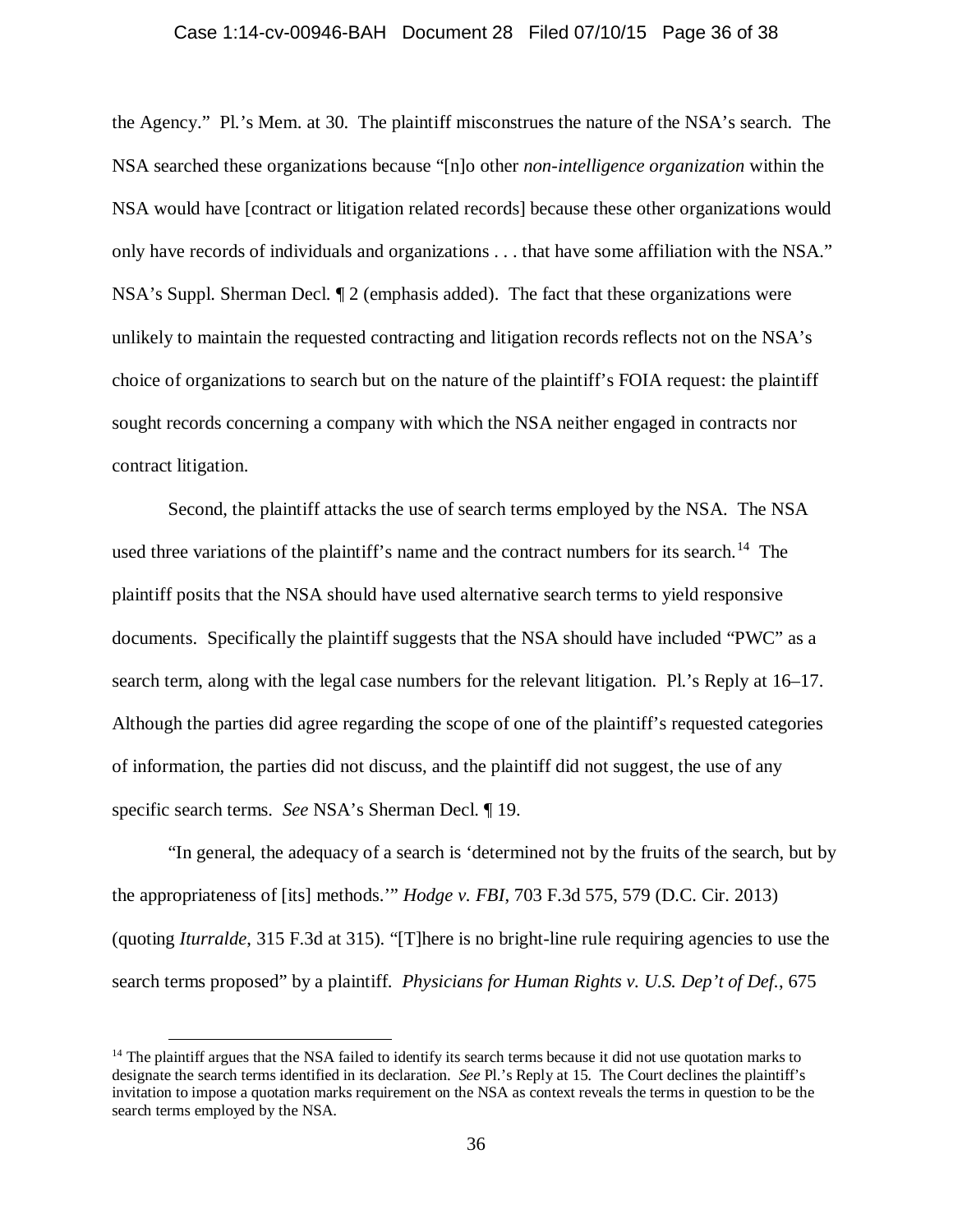## Case 1:14-cv-00946-BAH Document 28 Filed 07/10/15 Page 37 of 38

F. Supp. 2d 149, 164 (D.D.C. 2009). Federal agencies have discretion in crafting a list of search terms that "they believe[ ] to be reasonably tailored to uncover documents responsive to the FOIA request." *Id.* Where the search terms are reasonably calculated to lead to responsive documents, the Court should not "micro manage" the agency's search. *See Johnson v. Executive Office for U.S. Attorneys*, 310 F.3d 771, 776 (D.C. Cir. 2002) ("FOIA, requiring as it does both systemic and case-specific exercises of discretion and administrative judgment and expertise, is hardly an area in which the courts should attempt to micro manage the executive branch."); *Liberation Newspaper v. U.S. Dep't of State*, No. 13-0836, 2015 WL 709197, at \*6 (D.D.C. Feb. 19, 2015) ("Where the agency's search terms are reasonable, the Court will not second guess the agency regarding whether other search terms might have been superior.").

The plaintiff's insistence on its own preferred search terms does not undermine the *reasonableness* of the NSA's search terms. Moreover, the plaintiff's terms are not without their own criticism. Indeed, the plaintiff proffers no explanation for how the inclusion of legal case numbers would be likely to yield responsive documents when the NSA *already* searched by the plaintiff's name. Moreover, while the NSA could have also used an abbreviation of the plaintiff's name as a search term, an abbreviation in a record typically follows after the *full name* is used, and the search terms used employed both full and shortened versions of the plaintiff's name. In short, the plaintiff offers only speculation as to the results of an alternative search, but speculation as to the potential results of a different search does not necessarily undermine the adequacy of the agency's actual search. Although the NSA could have used additional variations of the plaintiff's name or the legal case numbers, the NSA's search terms were reasonably calculated to lead to responsive documents.